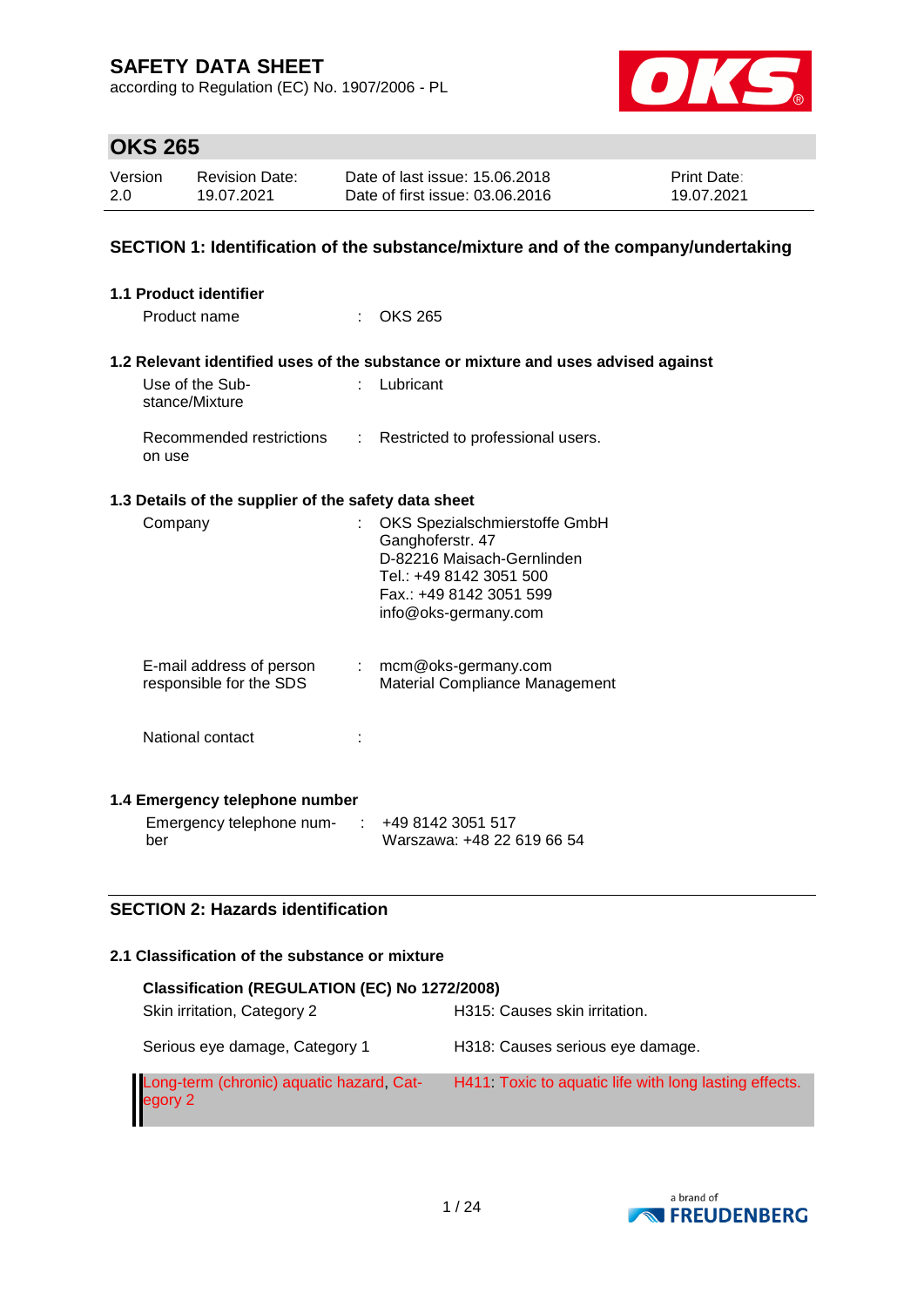according to Regulation (EC) No. 1907/2006 - PL



## **OKS 265**

| Version | Revision Date: | Date of last issue: 15.06.2018  | <b>Print Date:</b> |
|---------|----------------|---------------------------------|--------------------|
| 2.0     | 19.07.2021     | Date of first issue: 03.06.2016 | 19.07.2021         |

## **2.2 Label elements**

| Labelling (REGULATION (EC) No 1272/2008) |  |                                              |                                                                                                                                                                                                                  |  |  |  |
|------------------------------------------|--|----------------------------------------------|------------------------------------------------------------------------------------------------------------------------------------------------------------------------------------------------------------------|--|--|--|
| Hazard pictograms                        |  |                                              |                                                                                                                                                                                                                  |  |  |  |
| Signal word                              |  | Danger                                       |                                                                                                                                                                                                                  |  |  |  |
| Hazard statements                        |  | H315<br>H318<br>H411                         | Causes skin irritation.<br>Causes serious eye damage.<br>Toxic to aquatic life with long lasting effects.                                                                                                        |  |  |  |
| Precautionary statements                 |  | <b>Prevention:</b>                           |                                                                                                                                                                                                                  |  |  |  |
|                                          |  | P <sub>264</sub><br>P273<br>P <sub>280</sub> | Wash skin thoroughly after handling.<br>Avoid release to the environment.<br>Wear protective gloves/ eye protection/ face<br>protection.                                                                         |  |  |  |
|                                          |  | <b>Response:</b>                             |                                                                                                                                                                                                                  |  |  |  |
|                                          |  |                                              | P305 + P351 + P338 + P310 IF IN EYES: Rinse cautiously<br>with water for several minutes. Remove<br>contact lenses, if present and easy to do.<br>Continue rinsing. Immediately call a<br>POISON CENTER/ doctor. |  |  |  |
|                                          |  | $P332 + P313$                                | If skin irritation occurs: Get medical advice/<br>attention.                                                                                                                                                     |  |  |  |
|                                          |  | P391                                         | Collect spillage.                                                                                                                                                                                                |  |  |  |

Hazardous components which must be listed on the label: calcium dihydroxide

## **2.3 Other hazards**

This substance/mixture contains no components considered to be either persistent, bioaccumulative and toxic (PBT), or very persistent and very bioaccumulative (vPvB) at levels of 0.1% or higher.

## **SECTION 3: Composition/information on ingredients**

#### **3.2 Mixtures**

Chemical nature : lithium soap

solid lubricant Synthetic hydrocarbon oil

#### **Components**

| Chemical name | CAS-No.<br>LEC-No. | Classification | Concentration<br>limits | Concentration<br>$(96 \text{ W/W})$ |
|---------------|--------------------|----------------|-------------------------|-------------------------------------|
|               |                    |                | M-Factor                |                                     |

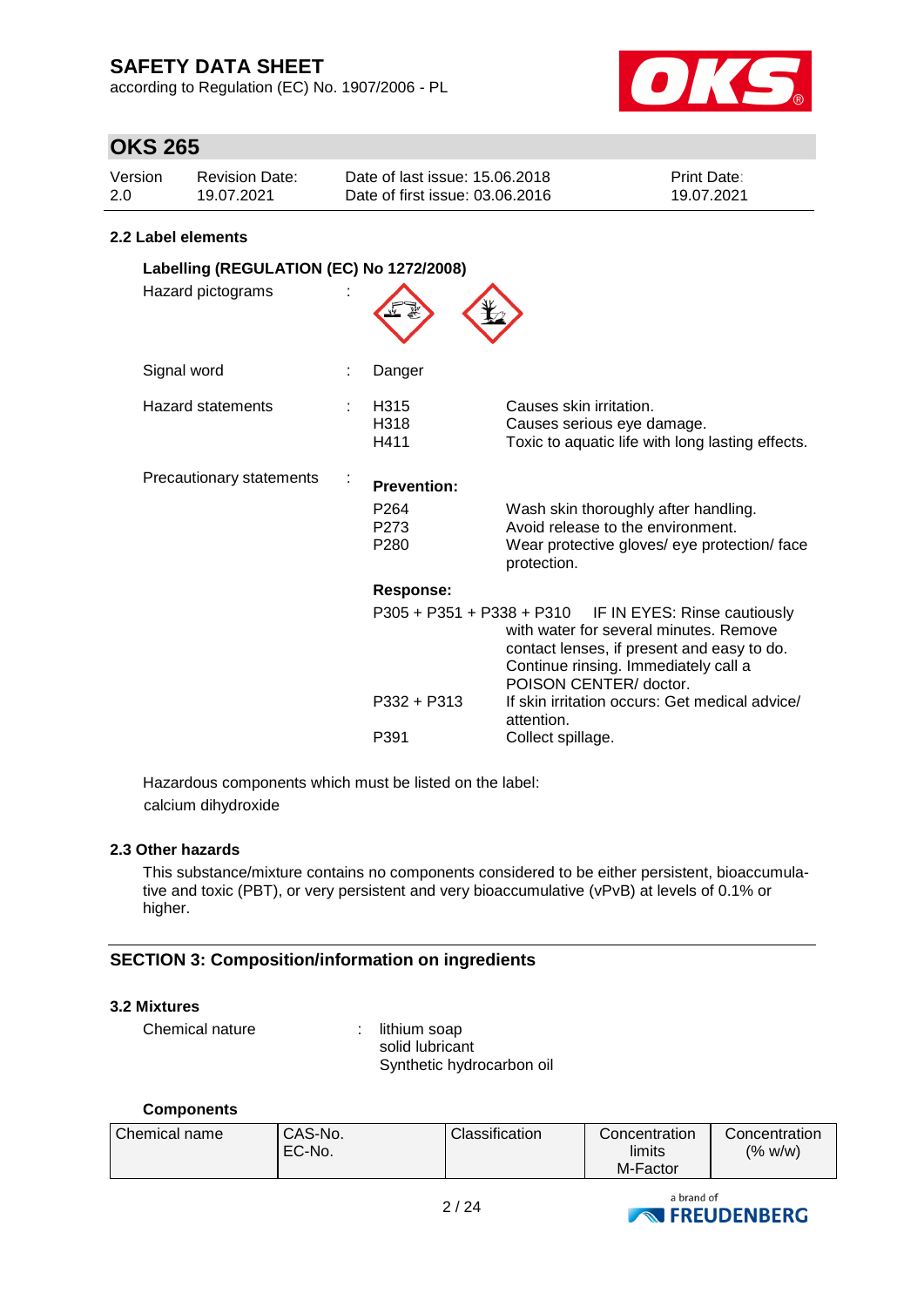according to Regulation (EC) No. 1907/2006 - PL



# **OKS 265**

| Version | Revision Date: | Date of last issue: 15.06.2018  | <b>Print Date:</b> |
|---------|----------------|---------------------------------|--------------------|
| 2.0     | 19.07.2021     | Date of first issue: 03.06.2016 | 19.07.2021         |

|                      | Index-No.                  |                       | <b>Notes</b>  |                 |
|----------------------|----------------------------|-----------------------|---------------|-----------------|
|                      | <b>Registration number</b> |                       |               |                 |
| calcium dihydroxide  | 1305-62-0                  | Skin Irrit.2; H315    |               | $>= 10 - 20$    |
|                      | 215-137-3                  | Eye Dam.1; H318       |               |                 |
|                      |                            | <b>STOT SE3; H335</b> |               |                 |
|                      | 01-2119475151-45-          |                       |               |                 |
|                      | <b>XXXX</b>                |                       |               |                 |
|                      |                            |                       |               |                 |
| dizinc pyrophosphate | 7446-26-6                  | Aquatic Acute1;       |               | $>= 2.5 - < 10$ |
|                      | 231-203-4                  | H400                  | M-Factor: 1/1 |                 |
|                      |                            | Aquatic Chronic1;     |               |                 |
|                      | 01-2120768152-56-          | H410                  |               |                 |
|                      | <b>XXXX</b>                |                       |               |                 |
|                      |                            |                       |               |                 |
| zinc oxide           | 1314-13-2                  | Aquatic Acute1;       |               | $>= 0.25 - 1$   |
|                      | 215-222-5                  | H400                  | M-Factor: 1/1 |                 |
|                      |                            | Aquatic Chronic1;     |               |                 |
|                      | 030-013-00-7               | H410                  |               |                 |
|                      | 01-2119463881-32-          |                       |               |                 |
|                      | <b>XXXX</b>                |                       |               |                 |
|                      |                            |                       |               |                 |

For explanation of abbreviations see section 16.

## **SECTION 4: First aid measures**

#### **4.1 Description of first aid measures**

| If inhaled              | Remove person to fresh air. If signs/symptoms continue, get<br>medical attention.<br>Keep patient warm and at rest.<br>If unconscious, place in recovery position and seek medical<br>advice.<br>Keep respiratory tract clear.<br>If breathing is irregular or stopped, administer artificial respira-<br>tion. |
|-------------------------|-----------------------------------------------------------------------------------------------------------------------------------------------------------------------------------------------------------------------------------------------------------------------------------------------------------------|
| In case of skin contact | Take off all contaminated clothing immediately.<br>Wash off immediately with soap and plenty of water.<br>Get medical attention immediately if irritation develops and<br>persists.<br>Wash clothing before reuse.<br>Thoroughly clean shoes before reuse.                                                      |
| In case of eye contact  | : Rinse immediately with plenty of water, also under the eyelids,<br>for at least 10 minutes.<br>Get medical attention immediately.                                                                                                                                                                             |
| If swallowed            | Move the victim to fresh air.<br>If unconscious, place in recovery position and seek medical<br>advice.<br>Keep respiratory tract clear.                                                                                                                                                                        |

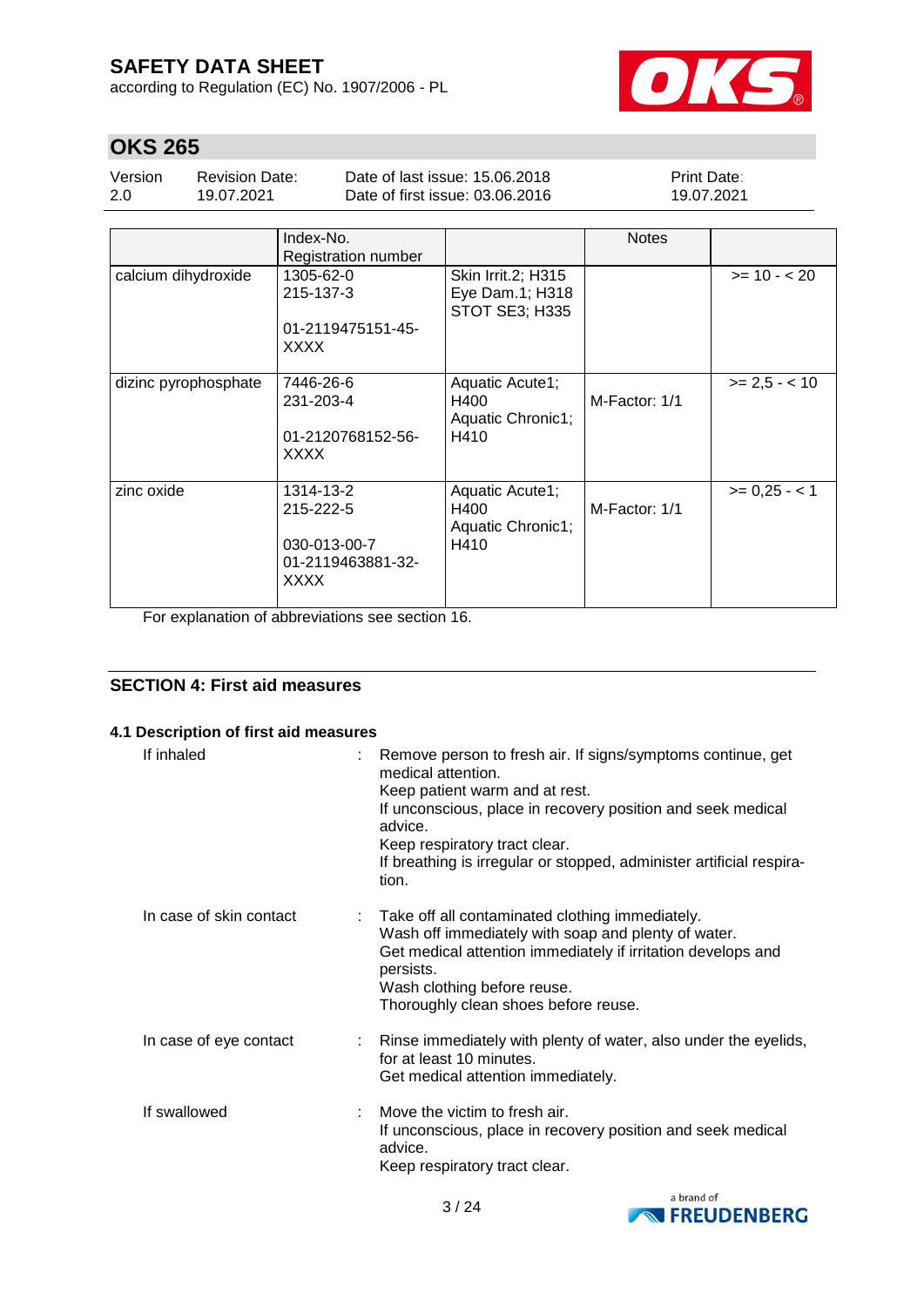according to Regulation (EC) No. 1907/2006 - PL



| <b>OKS 265</b> |                                                                                |                                                                   |                                                                                                                                                 |                           |  |  |  |
|----------------|--------------------------------------------------------------------------------|-------------------------------------------------------------------|-------------------------------------------------------------------------------------------------------------------------------------------------|---------------------------|--|--|--|
| Version<br>2.0 | <b>Revision Date:</b><br>19.07.2021                                            | Date of last issue: 15.06.2018<br>Date of first issue: 03.06.2016 |                                                                                                                                                 | Print Date:<br>19.07.2021 |  |  |  |
|                |                                                                                |                                                                   | Do not induce vomiting without medical advice.<br>Never give anything by mouth to an unconscious person.                                        |                           |  |  |  |
|                | 4.2 Most important symptoms and effects, both acute and delayed                |                                                                   |                                                                                                                                                 |                           |  |  |  |
| Symptoms       |                                                                                | Erythema                                                          | Skin contact may provoke the following symptoms:<br>Allergic appearance                                                                         |                           |  |  |  |
| <b>Risks</b>   |                                                                                |                                                                   | Causes skin irritation.<br>May cause an allergic skin reaction.                                                                                 |                           |  |  |  |
|                | 4.3 Indication of any immediate medical attention and special treatment needed |                                                                   |                                                                                                                                                 |                           |  |  |  |
| Treatment      |                                                                                | ÷.                                                                | The first aid procedure should be established in consultation<br>with the doctor responsible for industrial medicine.<br>Treat symptomatically. |                           |  |  |  |

## **SECTION 5: Firefighting measures**

|      | 5.1 Extinguishing media                                   |   |                                                                                                                                                                         |
|------|-----------------------------------------------------------|---|-------------------------------------------------------------------------------------------------------------------------------------------------------------------------|
|      | Suitable extinguishing media                              | ÷ | Use water spray, alcohol-resistant foam, dry chemical or car-<br>bon dioxide.                                                                                           |
|      | Unsuitable extinguishing<br>media                         |   | : High volume water jet                                                                                                                                                 |
|      | 5.2 Special hazards arising from the substance or mixture |   |                                                                                                                                                                         |
| ucts | Hazardous combustion prod- :                              |   | Carbon oxides<br>Sulphur oxides<br>Oxides of phosphorus<br>Halogenated compounds<br>Metal oxides                                                                        |
|      | 5.3 Advice for firefighters                               |   |                                                                                                                                                                         |
|      | Special protective equipment :<br>for firefighters        |   | In the event of fire, wear self-contained breathing apparatus.<br>Use personal protective equipment. Exposure to decomposi-<br>tion products may be a hazard to health. |
|      | Further information                                       |   | Standard procedure for chemical fires.<br>Collect contaminated fire extinguishing water separately. This<br>must not be discharged into drains.                         |

## **SECTION 6: Accidental release measures**

|  |  |  |  | 6.1 Personal precautions, protective equipment and emergency procedures |  |  |
|--|--|--|--|-------------------------------------------------------------------------|--|--|
|--|--|--|--|-------------------------------------------------------------------------|--|--|

Personal precautions : Evacuate personnel to safe areas.

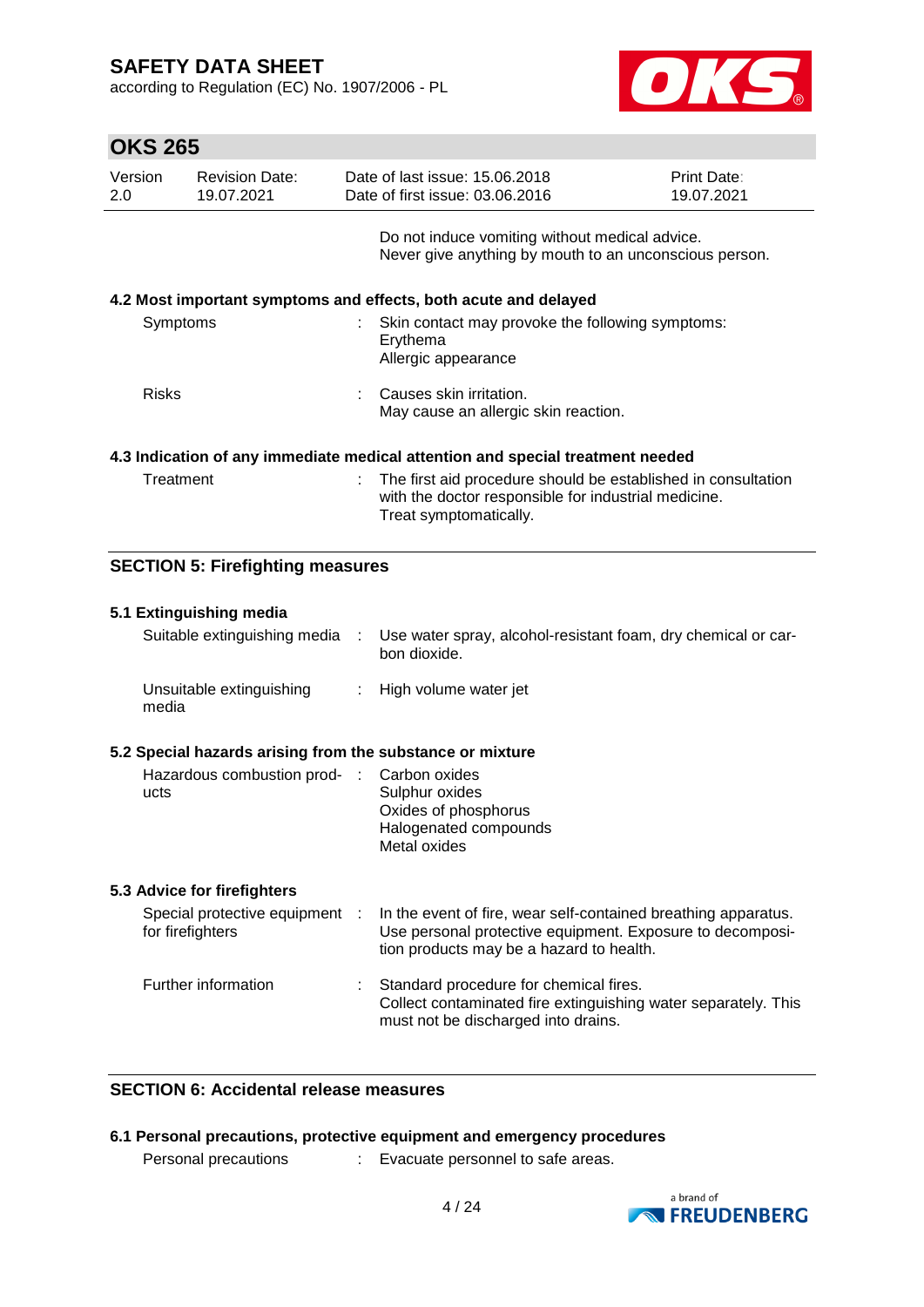according to Regulation (EC) No. 1907/2006 - PL



# **OKS 265**

| Version<br>2.0 | <b>Revision Date:</b><br>19.07.2021                      |  | Date of last issue: 15.06.2018<br>Date of first issue: 03.06.2016                                                                                                                                                                        | Print Date:<br>19.07.2021 |  |  |
|----------------|----------------------------------------------------------|--|------------------------------------------------------------------------------------------------------------------------------------------------------------------------------------------------------------------------------------------|---------------------------|--|--|
|                |                                                          |  | Use the indicated respiratory protection if the occupational<br>exposure limit is exceeded and/or in case of product release<br>(dust).<br>Do not breathe vapours, aerosols.<br>Refer to protective measures listed in sections 7 and 8. |                           |  |  |
|                | <b>6.2 Environmental precautions</b>                     |  |                                                                                                                                                                                                                                          |                           |  |  |
|                | Environmental precautions                                |  | : Do not allow contact with soil, surface or ground water.<br>If the product contaminates rivers and lakes or drains inform<br>respective authorities.                                                                                   |                           |  |  |
|                | 6.3 Methods and material for containment and cleaning up |  |                                                                                                                                                                                                                                          |                           |  |  |
|                | Methods for cleaning up                                  |  | : Clean up promptly by sweeping or vacuum.<br>Keep in suitable, closed containers for disposal.                                                                                                                                          |                           |  |  |

## **6.4 Reference to other sections**

For personal protection see section 8.

### **SECTION 7: Handling and storage**

### **7.1 Precautions for safe handling**

| Advice on safe handling | : Avoid contact with skin and eyes.<br>For personal protection see section 8.<br>Persons with a history of skin sensitisation problems or asth-<br>ma, allergies, chronic or recurrent respiratory disease should<br>not be employed in any process in which this mixture is being<br>used.<br>Smoking, eating and drinking should be prohibited in the ap-<br>plication area.<br>Wash hands and face before breaks and immediately after<br>handling the product.<br>Do not get in eyes or mouth or on skin.<br>Do not get on skin or clothing.<br>Do not ingest.<br>Do not repack.<br>These safety instructions also apply to empty packaging which<br>may still contain product residues.<br>Keep container closed when not in use. |
|-------------------------|----------------------------------------------------------------------------------------------------------------------------------------------------------------------------------------------------------------------------------------------------------------------------------------------------------------------------------------------------------------------------------------------------------------------------------------------------------------------------------------------------------------------------------------------------------------------------------------------------------------------------------------------------------------------------------------------------------------------------------------|
| Hygiene measures        | Wash face, hands and any exposed skin thoroughly after<br>handling.                                                                                                                                                                                                                                                                                                                                                                                                                                                                                                                                                                                                                                                                    |

## **7.2 Conditions for safe storage, including any incompatibilities**

| Requirements for storage | : Store in original container. Keep container closed when not in |
|--------------------------|------------------------------------------------------------------|
| areas and containers     | use. Keep in a dry, cool and well-ventilated place. Containers   |
|                          | which are opened must be carefully resealed and kept upright     |
|                          | to prevent leakage. Store in accordance with the particular      |
|                          | national regulations. Keep in properly labelled containers.      |

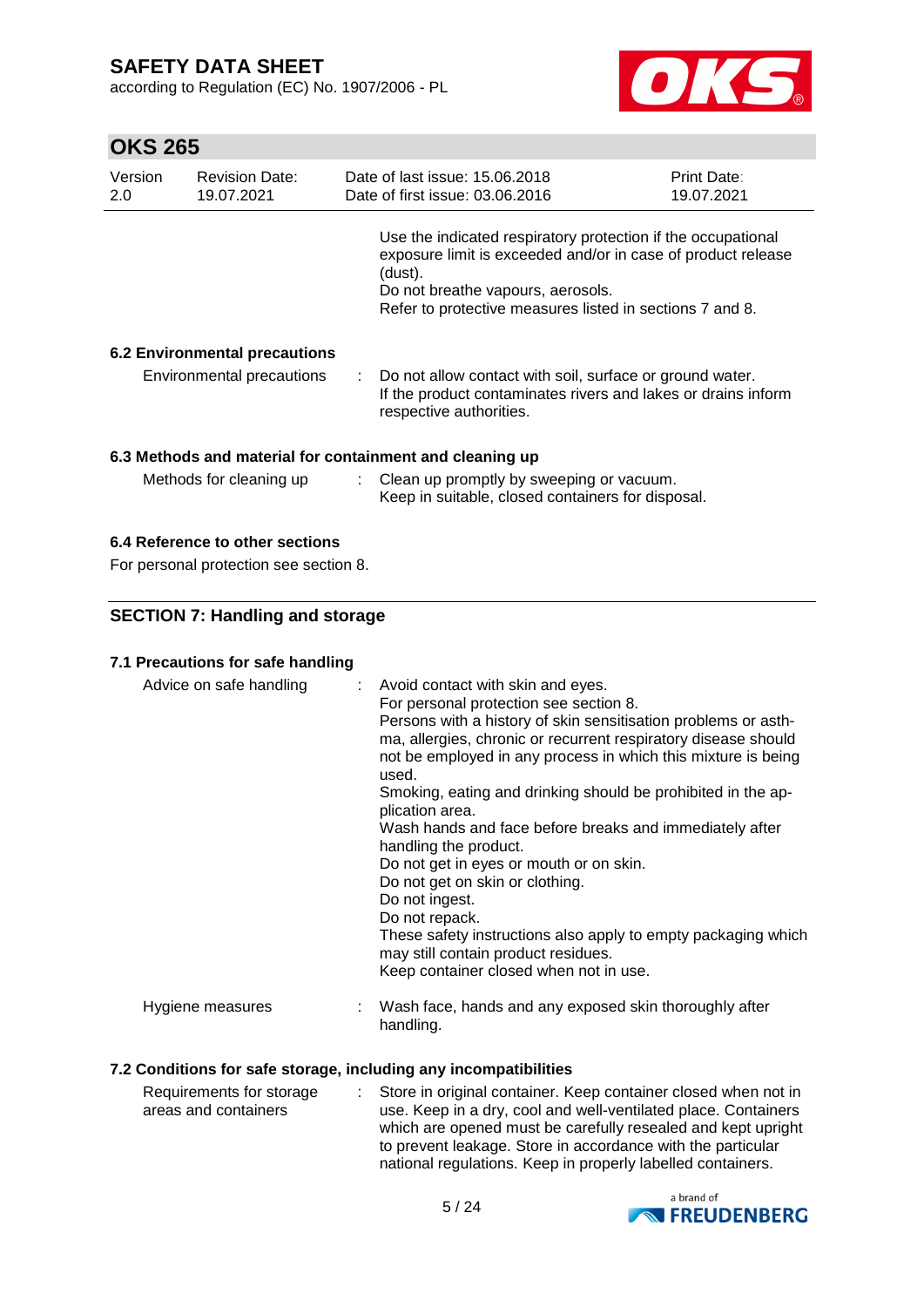according to Regulation (EC) No. 1907/2006 - PL



# **OKS 265**

| Version | Revision Date: | Date of last issue: 15.06.2018  | <b>Print Date:</b> |
|---------|----------------|---------------------------------|--------------------|
| -2.0    | 19.07.2021     | Date of first issue: 03.06.2016 | 19.07.2021         |

## **7.3 Specific end use(s)**

Specific use(s) : Specific instructions for handling, not required.

## **SECTION 8: Exposure controls/personal protection**

## **8.1 Control parameters**

## **Occupational Exposure Limits**

| Components          | CAS-No.    | Value type (Form<br>of exposure) | Control parameters | <b>Basis</b>   |
|---------------------|------------|----------------------------------|--------------------|----------------|
| calcium dihydrox-   | 1305-62-0  | NDS (inhalable                   | $2$ mg/m $3$       | PL OEL         |
| ide                 |            | fraction)                        |                    | $(2018-07-07)$ |
|                     |            | NDS (respirable                  | 1 $mg/m3$          | PL OEL         |
|                     |            | fraction)                        |                    | $(2018-07-07)$ |
|                     |            | NDSch (inhalable                 | $6$ mg/m $3$       | PL OEL         |
|                     |            | fraction)                        |                    | $(2018-07-07)$ |
|                     |            | NDSch (respira-                  | $4$ mg/m $3$       | PL OEL         |
|                     |            | ble fraction)                    |                    | $(2018-07-07)$ |
|                     |            | <b>TWA (Respirable</b>           | 1 $mg/m3$          | 2017/164/EU    |
|                     |            | fraction)                        |                    | (2017-02-01)   |
| Further information | Indicative |                                  |                    |                |
|                     |            | STEL (Respira-                   | $4$ mg/m $3$       | 2017/164/EU    |
|                     |            | ble fraction)                    |                    | (2017-02-01)   |
| Further information | Indicative |                                  |                    |                |
| zinc oxide          | 1314-13-2  | NDS (inhalable                   | $5$ mg/m $3$       | PL OEL         |
|                     |            | fraction)                        | (Zinc)             | (2018-07-07)   |
|                     |            | NDSch (inhalable                 | 10 mg/m3           | PL OEL         |
|                     |            | fraction)                        | (Zinc)             | (2018-07-07)   |

#### **Derived No Effect Level (DNEL) according to Regulation (EC) No. 1907/2006:**

| Substance name                                                                   | End Use | Exposure routes | Potential health ef-<br>fects | Value                   |
|----------------------------------------------------------------------------------|---------|-----------------|-------------------------------|-------------------------|
| calcium dihydroxide                                                              | Workers | Inhalation      | Long-term local ef-<br>fects  | 1 $mg/m3$               |
|                                                                                  | Workers | Inhalation      | Acute local effects           | $4$ mg/m $3$            |
| dizinc pyrophosphate                                                             | Workers | Skin contact    | Long-term systemic<br>effects | 192 mg/kg               |
|                                                                                  | Workers | Inhalation      | Long-term systemic<br>effects | $13,5 \,\mathrm{mg/m3}$ |
| thiodiethylene bis[3-<br>(3,5-di-tert-butyl-4-<br>hydroxy-<br>phenyl)propionate] | Workers | Inhalation      | Long-term systemic<br>effects | $3$ mg/m $3$            |
|                                                                                  | Workers | Inhalation      | Acute systemic ef-<br>fects   | $3$ mg/m $3$            |
|                                                                                  | Workers | Skin contact    | Long-term systemic<br>effects | $13,8$ mg/kg            |

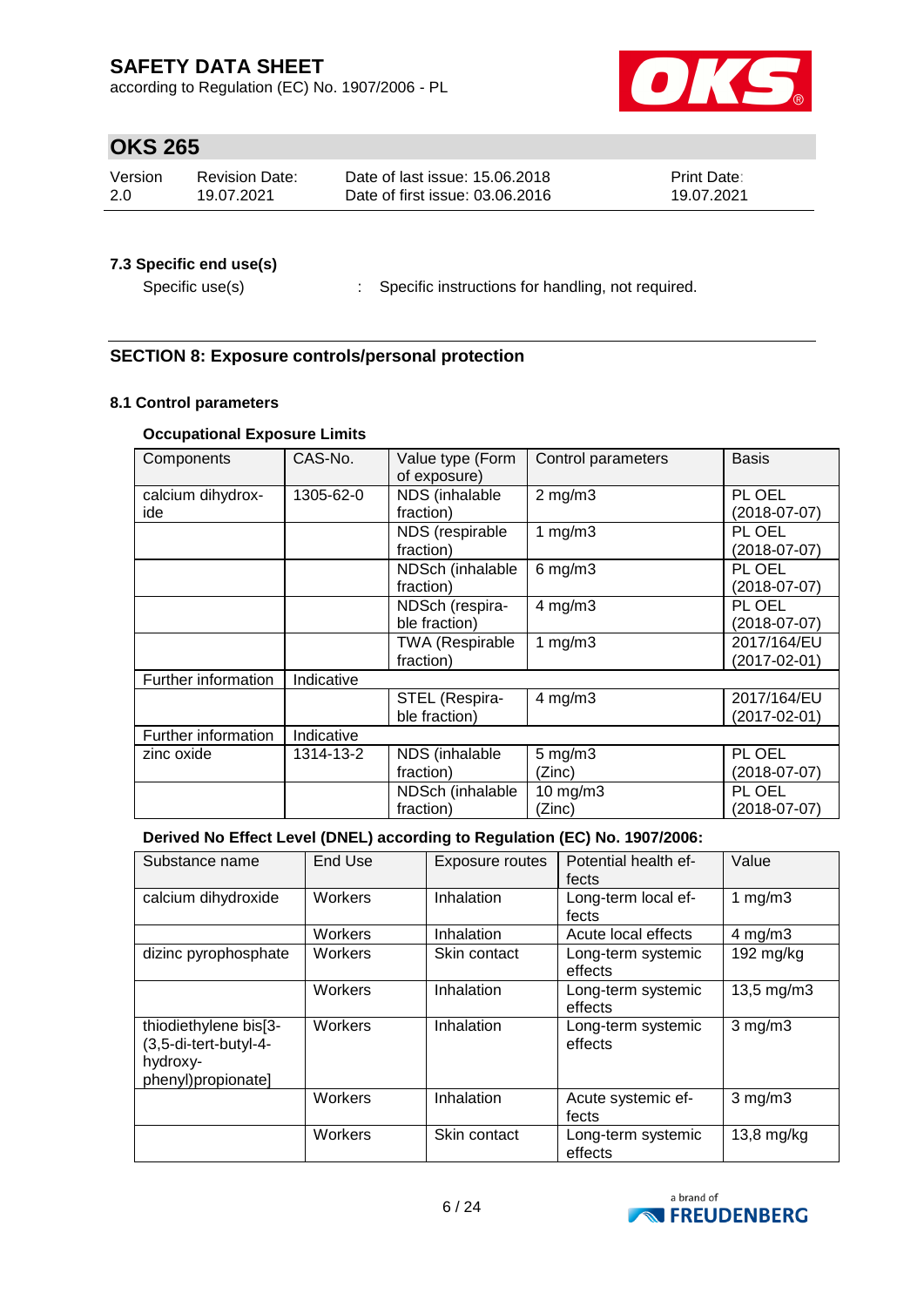according to Regulation (EC) No. 1907/2006 - PL



83 mg/kg

# **OKS 265**

| Version<br><b>Revision Date:</b><br>2.0<br>19.07.2021 |            |                | Date of last issue: 15.06.2018<br>Print Date:<br>Date of first issue: 03.06.2016<br>19.07.2021 |                               |                      |
|-------------------------------------------------------|------------|----------------|------------------------------------------------------------------------------------------------|-------------------------------|----------------------|
|                                                       | zinc oxide | <b>Workers</b> | Inhalation                                                                                     | Long-term systemic<br>effects | $5 \text{ mg/m}$ 3   |
|                                                       |            | <b>Workers</b> | Inhalation                                                                                     | Long-term local ef-<br>fects  | $0,5 \text{ mg/m}$ 3 |

### **Predicted No Effect Concentration (PNEC) according to Regulation (EC) No. 1907/2006:**

Workers | Skin contact | Long-term systemic

effects

| Substance name                     | <b>Environmental Compartment</b>          | Value               |
|------------------------------------|-------------------------------------------|---------------------|
| calcium dihydroxide                | Fresh water                               | $0,49$ mg/l         |
|                                    | Marine water                              | $0,32 \text{ mg/l}$ |
|                                    | Intermittent use/release                  | $0,49$ mg/l         |
|                                    | Microbiological Activity in Sewage Treat- | $3$ mg/l            |
|                                    | ment Systems                              |                     |
|                                    | Soil                                      | 1080 mg/kg          |
| dizinc pyrophosphate               | Fresh water                               | $0,233 \mu g/l$     |
|                                    | Marine water                              | 0,0233 µg/l         |
|                                    | Sewage treatment plant                    | $0,052$ mg/l        |
|                                    | Fresh water sediment                      | 25,6 mg/kg          |
|                                    | Marine sediment                           | 2,56 mg/kg          |
|                                    | Soil                                      | 5,13 mg/kg          |
| thiodiethylene bis[3-(3,5-di-tert- | Sewage treatment plant                    | $1$ mg/l            |
| butyl-4-                           |                                           |                     |
| hydroxyphenyl)propionate]          |                                           |                     |
| zinc oxide                         | Fresh water                               | 0,0206 mg/l         |
|                                    | Marine water                              | 0,0061 mg/l         |
|                                    | Microbiological Activity in Sewage Treat- | $0,100$ mg/l        |
|                                    | ment Systems                              |                     |
|                                    | Fresh water sediment                      | 117,8 mg/kg         |
|                                    | Marine sediment                           | 56,5 mg/kg          |
|                                    | Soil                                      | 35,6 mg/kg          |

#### **8.2 Exposure controls**

#### **Engineering measures**

none

#### **Personal protective equipment**

| Eye protection  |
|-----------------|
| Hand protection |

: Tightly fitting safety goggles

| Material           | : Nitrile rubber |
|--------------------|------------------|
| Break through time | $:$ > 10 min     |
| Protective index   | : Class 1        |

Remarks : Wear protective gloves. The break through time depends amongst other things on the material, the thickness and the type of glove and therefore has to be measured for each case. The selected protective gloves have to satisfy the specifications of Regulation (EU) 2016/425 and the standard EN 374 derived from it.

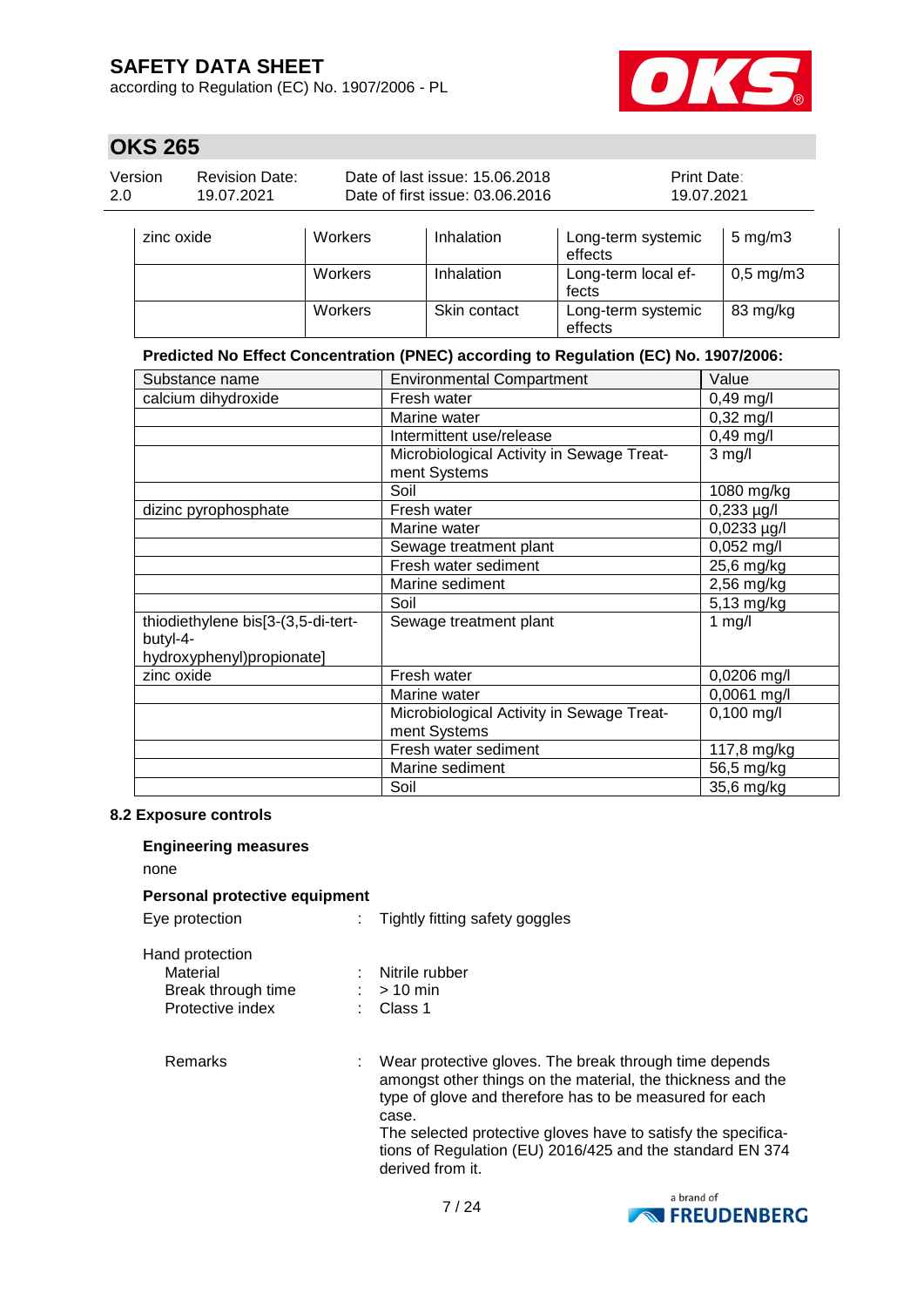according to Regulation (EC) No. 1907/2006 - PL



# **OKS 265**

| Version<br>2.0 | <b>Revision Date:</b><br>19.07.2021 | Date of last issue: 15.06.2018<br>Date of first issue: 03.06.2016                                                                                                                                                                                                                                             | Print Date:<br>19.07.2021 |
|----------------|-------------------------------------|---------------------------------------------------------------------------------------------------------------------------------------------------------------------------------------------------------------------------------------------------------------------------------------------------------------|---------------------------|
| Filter type    | Respiratory protection              | Not required; except in case of aerosol formation.<br>Filter type A-P                                                                                                                                                                                                                                         |                           |
|                | Protective measures                 | The type of protective equipment must be selected according<br>to the concentration and amount of the dangerous substance<br>at the specific workplace.<br>Choose body protection in relation to its type, to the concen-<br>tration and amount of dangerous substances, and to the spe-<br>cific work-place. |                           |

## **SECTION 9: Physical and chemical properties**

#### **9.1 Information on basic physical and chemical properties**

| Appearance                                            |   | paste                                                         |
|-------------------------------------------------------|---|---------------------------------------------------------------|
| Colour                                                |   | white                                                         |
| Odour                                                 |   | odourless                                                     |
| <b>Odour Threshold</b>                                |   | No data available                                             |
|                                                       |   |                                                               |
| рH                                                    | ÷ | Not applicable<br>substance/mixture is non-soluble (in water) |
|                                                       |   |                                                               |
| Melting point/range                                   |   | Not applicable                                                |
| Boiling point/boiling range                           |   | No data available                                             |
| Flash point                                           |   | Not applicable                                                |
| Evaporation rate                                      |   | No data available                                             |
| Flammability (solid, gas)                             |   | <b>Combustible Solids</b>                                     |
| Upper explosion limit / Upper :<br>flammability limit |   | No data available                                             |
| Lower explosion limit / Lower :<br>flammability limit |   | No data available                                             |
| Vapour pressure                                       | ÷ | < 0,001 hPa (20 $^{\circ}$ C)                                 |
| Relative vapour density                               |   | No data available                                             |
| Relative density                                      |   | 1,02 (20 $°C$ )                                               |

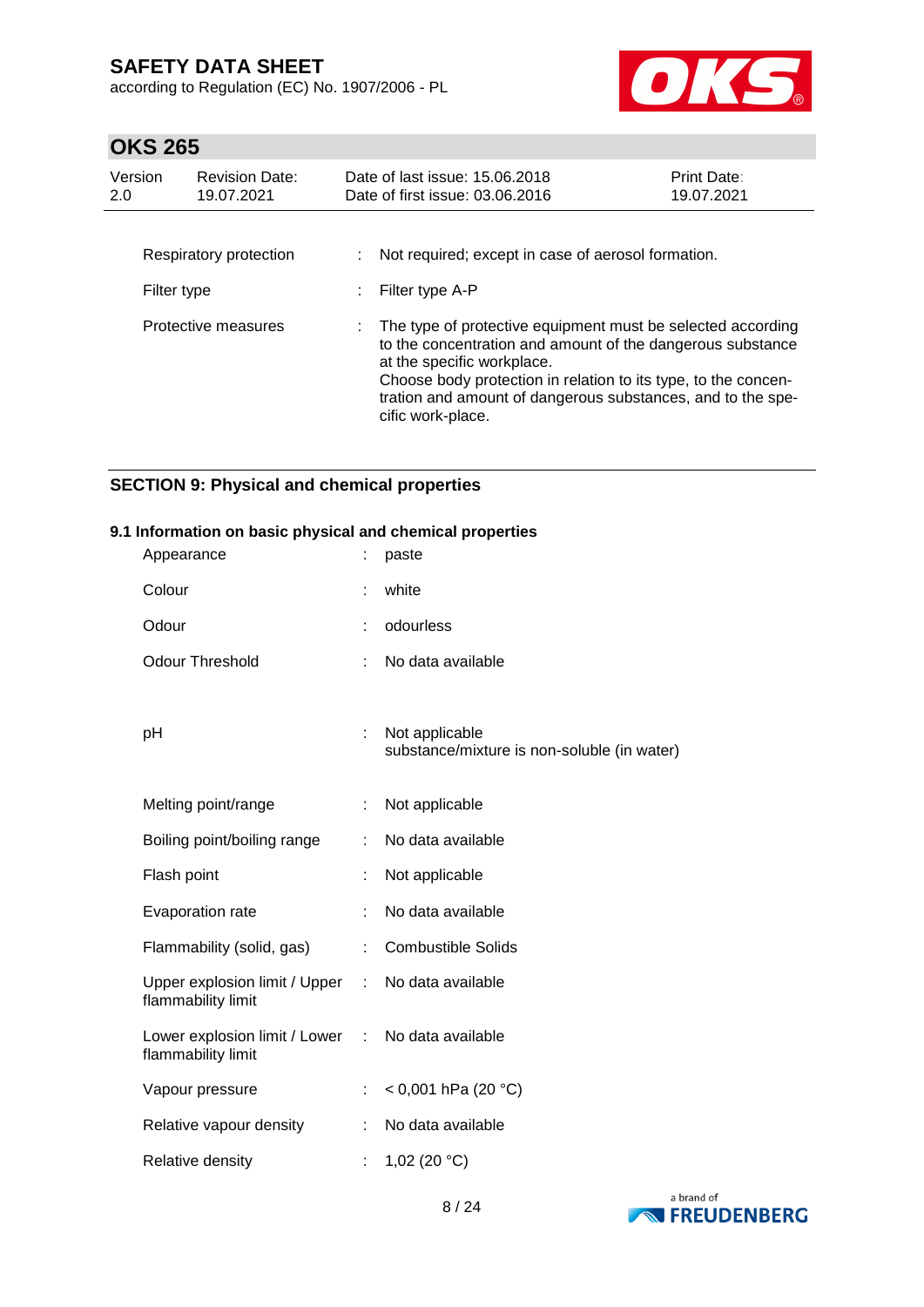according to Regulation (EC) No. 1907/2006 - PL



# **OKS 265**

| Version<br>2.0                      | <b>Revision Date:</b><br>19.07.2021        |    | Date of last issue: 15.06.2018<br>Date of first issue: 03.06.2016 | Print Date:<br>19.07.2021 |
|-------------------------------------|--------------------------------------------|----|-------------------------------------------------------------------|---------------------------|
|                                     |                                            |    | Reference substance: Water<br>The value is calculated             |                           |
| Density                             |                                            | t, | 1,02 g/cm3<br>(20 °C)                                             |                           |
|                                     | <b>Bulk density</b>                        |    | No data available                                                 |                           |
| Solubility(ies)<br>Water solubility |                                            |    | insoluble                                                         |                           |
|                                     | Solubility in other solvents               | ÷  | No data available                                                 |                           |
|                                     | Partition coefficient: n-<br>octanol/water |    | No data available                                                 |                           |
|                                     | Auto-ignition temperature                  |    | No data available                                                 |                           |
|                                     | Decomposition temperature                  | t  | No data available                                                 |                           |
|                                     | Viscosity<br>Viscosity, dynamic            |    | No data available                                                 |                           |
|                                     | Viscosity, kinematic                       |    | Not applicable                                                    |                           |
|                                     | <b>Explosive properties</b>                |    | Not explosive                                                     |                           |
|                                     | Oxidizing properties                       |    | No data available                                                 |                           |
|                                     | 9.2 Other information                      |    |                                                                   |                           |
|                                     | Sublimation point                          | ÷  | No data available                                                 |                           |
|                                     | Self-ignition                              |    | No data available                                                 |                           |

## **SECTION 10: Stability and reactivity**

#### **10.1 Reactivity**

No hazards to be specially mentioned.

#### **10.2 Chemical stability**

Stable under normal conditions.

#### **10.3 Possibility of hazardous reactions**

| <b>10.4 Conditions to avoid</b> |  |
|---------------------------------|--|
|                                 |  |

Hazardous reactions : No dangerous reaction known under conditions of normal use.

Conditions to avoid : No conditions to be specially mentioned.

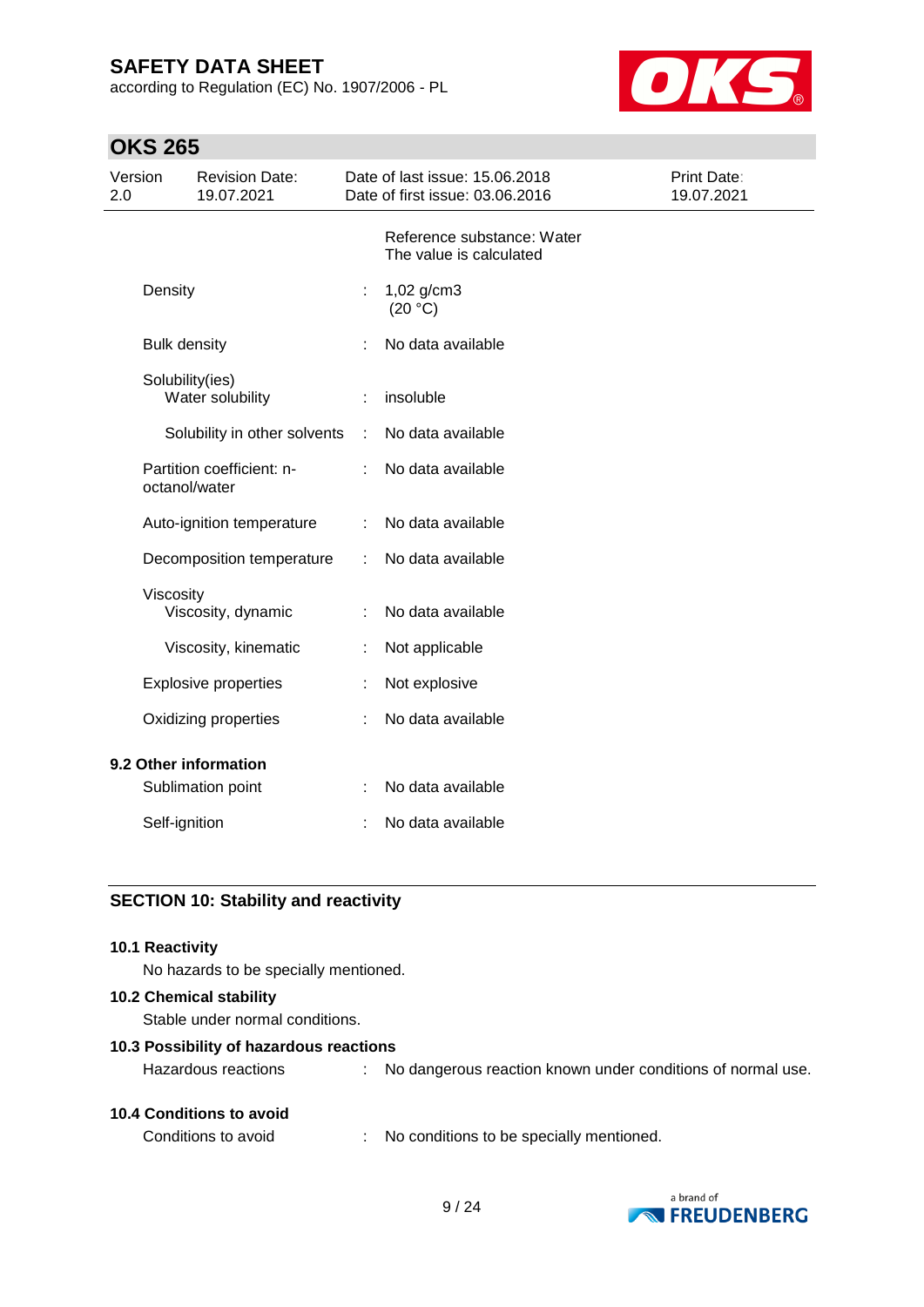according to Regulation (EC) No. 1907/2006 - PL



# **OKS 265**

| Version | <b>Revision Date:</b> | Date of last issue: 15.06.2018  | <b>Print Date:</b> |
|---------|-----------------------|---------------------------------|--------------------|
| 2.0     | 19.07.2021            | Date of first issue: 03.06.2016 | 19.07.2021         |

## **10.5 Incompatible materials**

| Materials to avoid |  | No materials to be especially mentioned. |
|--------------------|--|------------------------------------------|
|--------------------|--|------------------------------------------|

## **10.6 Hazardous decomposition products**

| Hazardous decomposition | >280 °C danger of forming toxic fluorine-containing pyrolysis |
|-------------------------|---------------------------------------------------------------|
| products                | products.                                                     |

## **SECTION 11: Toxicological information**

### **11.1 Information on toxicological effects**

| <b>Acute toxicity</b>     |                       |                                                                                                                                                              |
|---------------------------|-----------------------|--------------------------------------------------------------------------------------------------------------------------------------------------------------|
| Product:                  |                       |                                                                                                                                                              |
| Acute oral toxicity       |                       | : Remarks: This information is not available.                                                                                                                |
| Acute dermal toxicity     |                       | Symptoms: Redness, Local irritation                                                                                                                          |
| <b>Components:</b>        |                       |                                                                                                                                                              |
| calcium dihydroxide:      |                       |                                                                                                                                                              |
| Acute oral toxicity       |                       | : LD50 (Rat, female): $> 2.000$ mg/kg<br>Method: OECD Test Guideline 425<br>GLP: yes<br>Assessment: The substance or mixture has no acute oral tox-<br>icity |
| Acute inhalation toxicity | ÷                     | LC50 (Rat, male and female): $> 6,04$ mg/l<br>Exposure time: 4 h<br>Test atmosphere: dust/mist<br>Method: OECD Test Guideline 436<br>GLP: yes                |
| Acute dermal toxicity     |                       | : LD50 (Rabbit, male and female): $> 2.500$ mg/kg<br>Method: OECD Test Guideline 402<br>Assessment: The substance or mixture has no acute dermal<br>toxicity |
| dizinc pyrophosphate:     |                       |                                                                                                                                                              |
| Acute oral toxicity       |                       | LD50 (Rat): > 2.000 mg/kg<br>Method: OECD Test Guideline 423<br>GLP: yes<br>Assessment: The substance or mixture has no acute oral tox-<br>icity             |
| Acute inhalation toxicity | $\mathbb{Z}^{\times}$ | LC50 (Rat): $> 4,73$ mg/l<br>Exposure time: 4 h<br>Test atmosphere: dust/mist                                                                                |

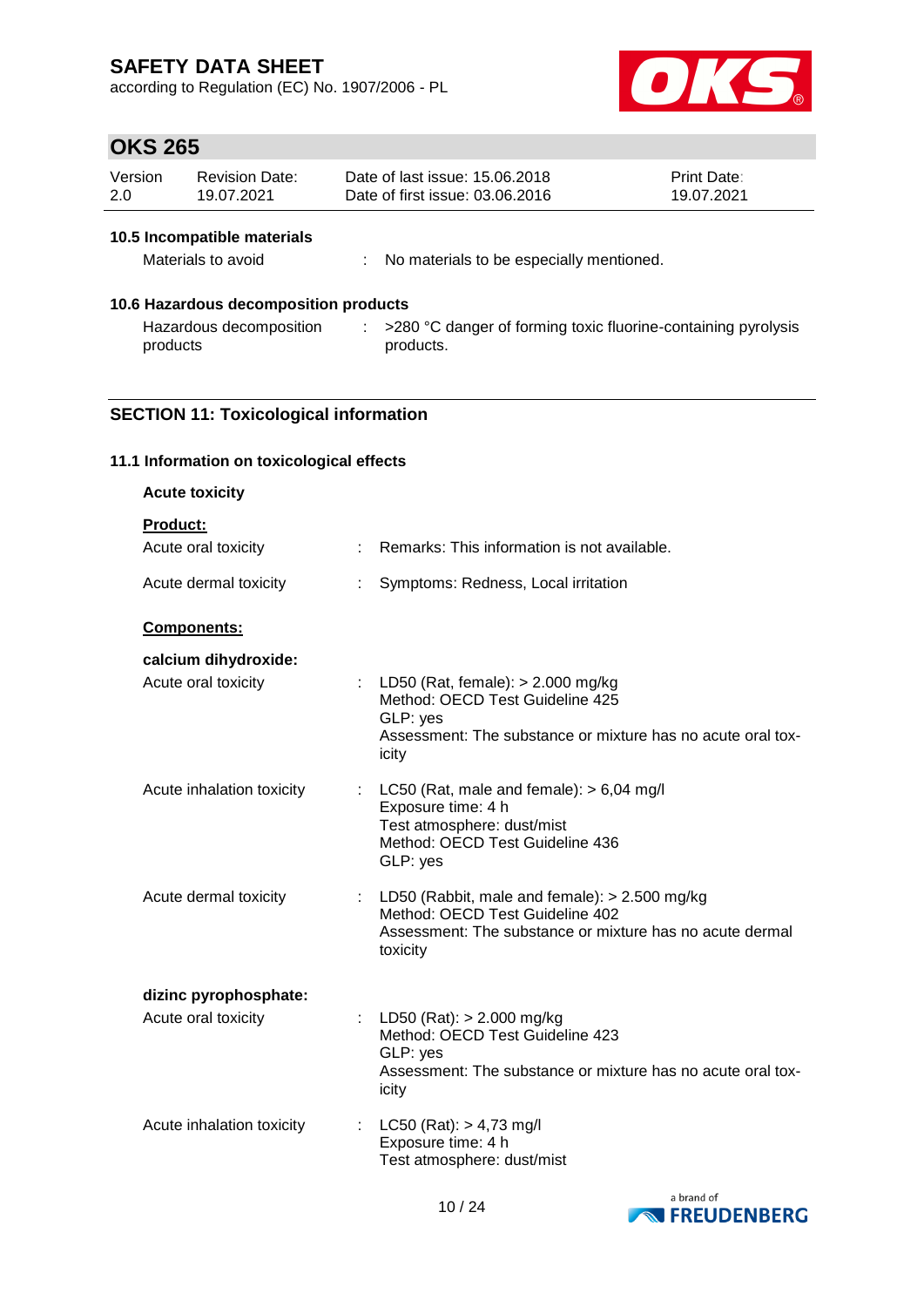according to Regulation (EC) No. 1907/2006 - PL



| Version<br>2.0   | <b>Revision Date:</b><br>19.07.2021 | Date of last issue: 15.06.2018<br>Date of first issue: 03.06.2016                                                                                                                               | Print Date:<br>19.07.2021 |
|------------------|-------------------------------------|-------------------------------------------------------------------------------------------------------------------------------------------------------------------------------------------------|---------------------------|
|                  |                                     | Method: OECD Test Guideline 436<br>GLP: yes<br>Assessment: The substance or mixture has no acute inhala-<br>tion toxicity                                                                       |                           |
|                  | Acute dermal toxicity               | : LD50 (Guinea pig): $> 2.000$ mg/kg<br>Method: OECD Test Guideline 402<br>GLP: yes<br>Assessment: The substance or mixture has no acute dermal<br>toxicity                                     |                           |
|                  | zinc oxide:                         |                                                                                                                                                                                                 |                           |
|                  | Acute oral toxicity                 | : LD50 (Rat): $>$ 5.000 mg/kg<br>Method: OECD Test Guideline 401                                                                                                                                |                           |
|                  | Acute inhalation toxicity           | $LC50$ (Rat): $> 5.7$ mg/l<br>Exposure time: 4 h<br>Test atmosphere: dust/mist<br>Method: OECD Test Guideline 403<br>Assessment: The substance or mixture has no acute inhala-<br>tion toxicity |                           |
|                  | Acute dermal toxicity               | : LD50 (Rat): $> 2.000$ mg/kg<br>Method: OECD Test Guideline 402<br>GLP: yes<br>Assessment: The substance or mixture has no acute dermal<br>toxicity                                            |                           |
|                  | <b>Skin corrosion/irritation</b>    |                                                                                                                                                                                                 |                           |
|                  | <b>Product:</b>                     |                                                                                                                                                                                                 |                           |
|                  | Remarks                             | Irritating to skin.                                                                                                                                                                             |                           |
|                  | Components:                         |                                                                                                                                                                                                 |                           |
|                  | calcium dihydroxide:                |                                                                                                                                                                                                 |                           |
| Species          |                                     | human skin                                                                                                                                                                                      |                           |
| Method           | Assessment                          | Irritating to skin.<br><b>OECD Test Guideline 431</b>                                                                                                                                           |                           |
| Result           |                                     | Irritating to skin.                                                                                                                                                                             |                           |
| <b>GLP</b>       |                                     | yes                                                                                                                                                                                             |                           |
| Species          |                                     | Rabbit                                                                                                                                                                                          |                           |
|                  | Assessment                          | Irritating to skin.                                                                                                                                                                             |                           |
| Method<br>Result |                                     | <b>OECD Test Guideline 404</b><br>Irritating to skin.                                                                                                                                           |                           |
| <b>GLP</b>       |                                     | yes                                                                                                                                                                                             |                           |
|                  | dizinc pyrophosphate:               |                                                                                                                                                                                                 |                           |
| Species          |                                     | human skin                                                                                                                                                                                      |                           |
|                  |                                     |                                                                                                                                                                                                 |                           |

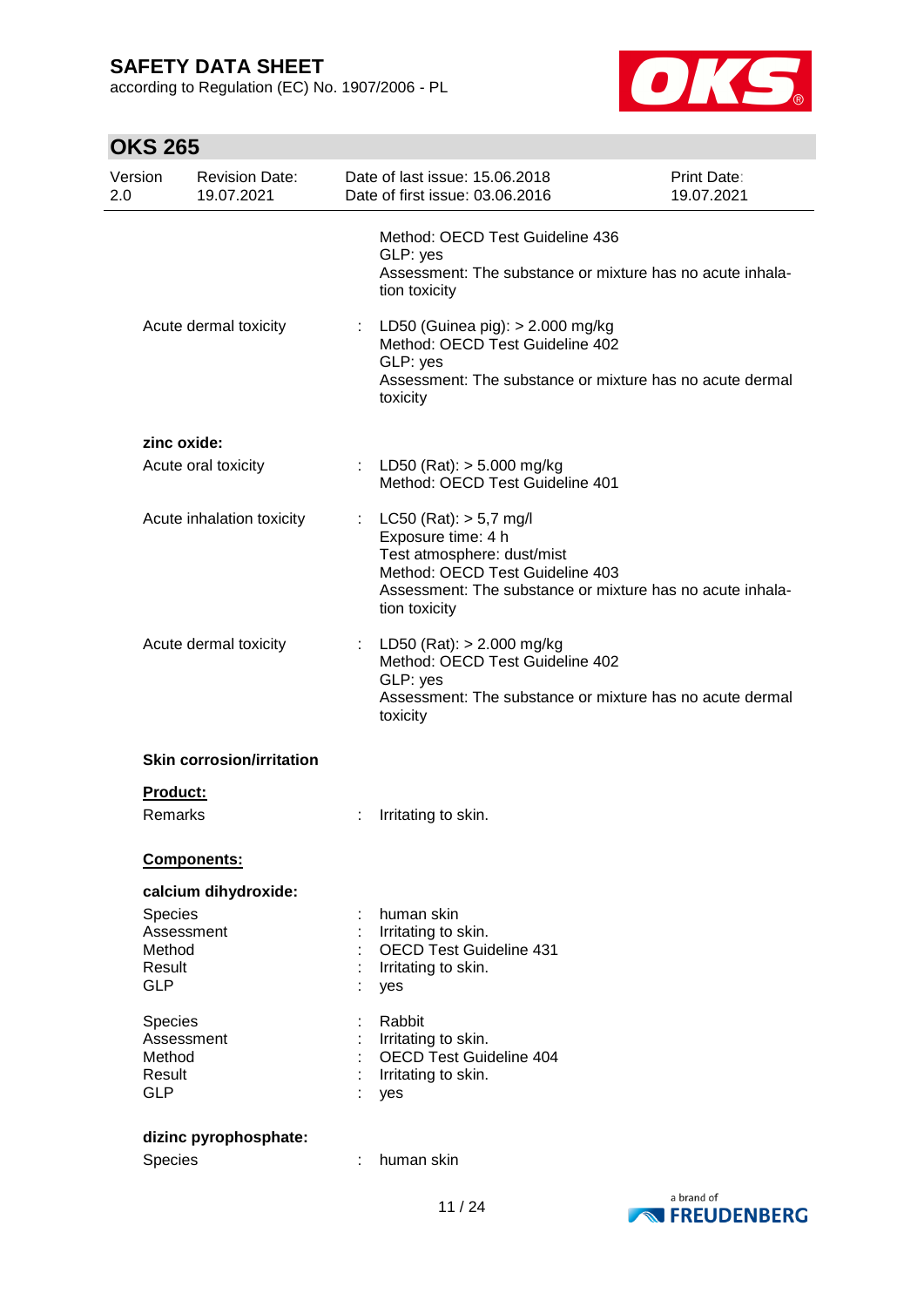according to Regulation (EC) No. 1907/2006 - PL



| Version<br>2.0 |                                                                | <b>Revision Date:</b><br>19.07.2021 |                                | Date of last issue: 15.06.2018<br>Date of first issue: 03.06.2016                                                     | Print Date:<br>19.07.2021 |
|----------------|----------------------------------------------------------------|-------------------------------------|--------------------------------|-----------------------------------------------------------------------------------------------------------------------|---------------------------|
|                | Assessment<br>Method<br>Result<br><b>GLP</b>                   |                                     | ÷                              | No skin irritation<br><b>OECD Test Guideline 439</b><br>No skin irritation<br>yes                                     |                           |
|                | zinc oxide:<br>Species<br>Assessment<br>Method<br>Result       |                                     | $\mathbb{Z}^{\mathbb{Z}}$<br>÷ | Rabbit<br>No skin irritation<br><b>OECD Test Guideline 404</b><br>No skin irritation                                  |                           |
|                |                                                                | Serious eye damage/eye irritation   |                                |                                                                                                                       |                           |
|                | <b>Product:</b><br>Remarks                                     |                                     |                                | Risk of serious damage to eyes.                                                                                       |                           |
|                |                                                                | Components:                         |                                |                                                                                                                       |                           |
|                | <b>Species</b><br>Assessment<br>Method<br>Result<br><b>GLP</b> | calcium dihydroxide:                |                                | Rabbit<br>Risk of serious damage to eyes.<br><b>OECD Test Guideline 405</b><br>Risk of serious damage to eyes.<br>yes |                           |
|                |                                                                | dizinc pyrophosphate:               |                                |                                                                                                                       |                           |
|                | Species<br>Assessment<br>Method<br>Result<br><b>GLP</b>        |                                     |                                | Bovine cornea<br>No eye irritation<br><b>OECD Test Guideline 437</b><br>No eye irritation<br>yes                      |                           |
|                | zinc oxide:                                                    |                                     |                                |                                                                                                                       |                           |
|                | <b>Species</b><br>Assessment<br>Method<br>Result<br><b>GLP</b> |                                     |                                | Rabbit<br>No eye irritation<br><b>OECD Test Guideline 405</b><br>No eye irritation<br>yes                             |                           |
|                |                                                                | Respiratory or skin sensitisation   |                                |                                                                                                                       |                           |
|                | Product:                                                       |                                     |                                |                                                                                                                       |                           |
|                | Remarks                                                        |                                     |                                | This information is not available.                                                                                    |                           |
|                |                                                                | Components:                         |                                |                                                                                                                       |                           |
|                |                                                                | calcium dihydroxide:                |                                |                                                                                                                       |                           |
|                | <b>Test Type</b>                                               |                                     | ÷.                             | Local lymph node assay (LLNA)                                                                                         |                           |

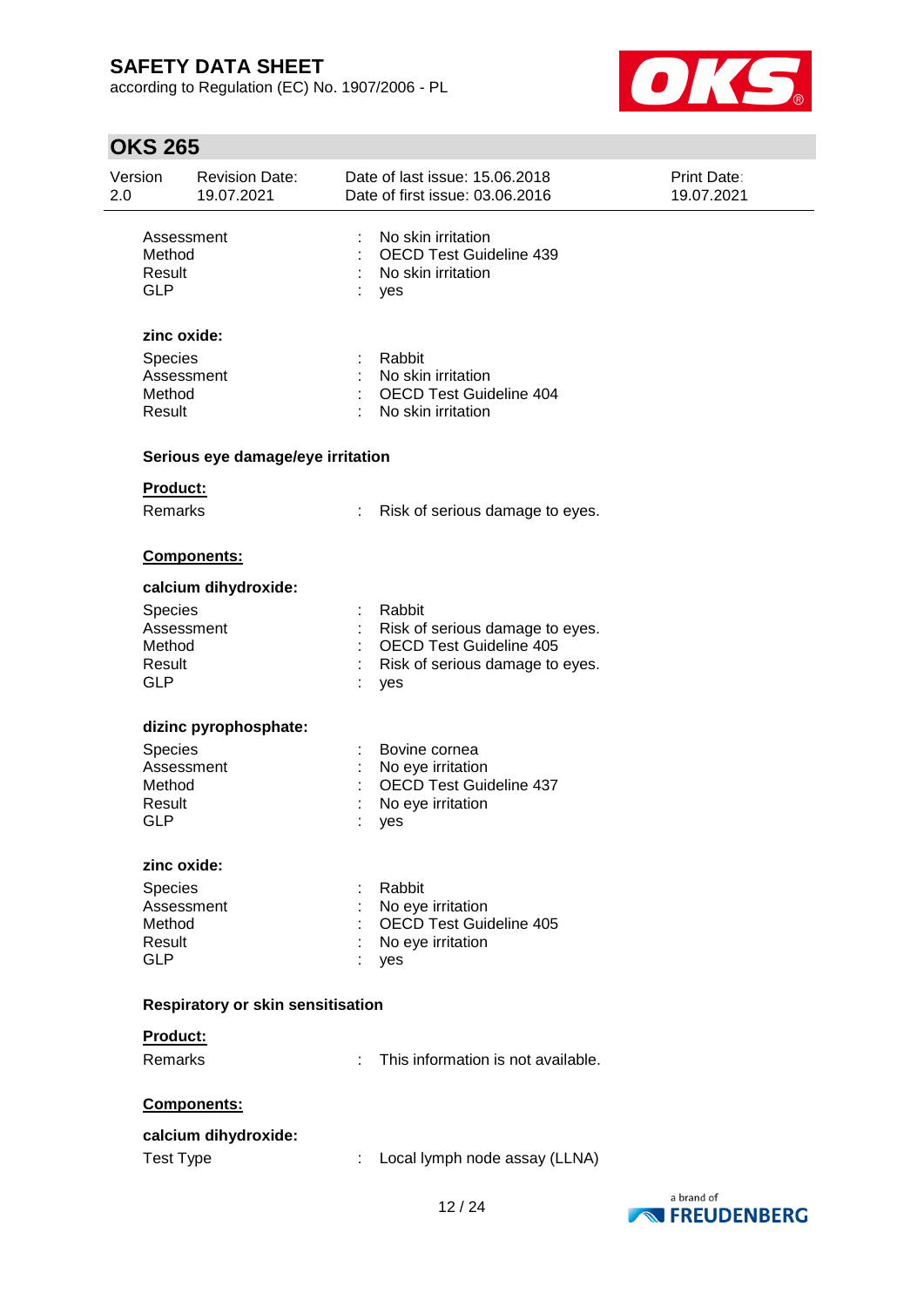according to Regulation (EC) No. 1907/2006 - PL



| Version<br>2.0                            | <b>Revision Date:</b><br>19.07.2021                     |    | Date of last issue: 15.06.2018<br>Date of first issue: 03.06.2016                                                                                                                    | <b>Print Date:</b><br>19.07.2021 |
|-------------------------------------------|---------------------------------------------------------|----|--------------------------------------------------------------------------------------------------------------------------------------------------------------------------------------|----------------------------------|
| Species<br>Method<br>Result<br><b>GLP</b> | Assessment                                              |    | Mouse<br>Does not cause skin sensitisation.<br><b>OECD Test Guideline 429</b><br>Does not cause skin sensitisation.<br>yes                                                           |                                  |
| Species<br>Method<br>Result               | dizinc pyrophosphate:<br><b>Test Type</b><br>Assessment |    | Local lymph node assay (LLNA)<br>Mouse<br>Did not cause sensitisation on laboratory animals.<br><b>OECD Test Guideline 429</b><br>Did not cause sensitisation on laboratory animals. |                                  |
| <b>GLP</b>                                | zinc oxide:<br><b>Test Type</b>                         |    | yes<br><b>Maximisation Test</b>                                                                                                                                                      |                                  |
| Species<br>Method<br>Result<br><b>GLP</b> | Assessment                                              |    | Guinea pig<br>Does not cause skin sensitisation.<br><b>OECD Test Guideline 406</b><br>Does not cause skin sensitisation.<br>yes                                                      |                                  |
|                                           | <b>Germ cell mutagenicity</b>                           |    |                                                                                                                                                                                      |                                  |
| <b>Product:</b>                           | Genotoxicity in vitro                                   |    | Remarks: No data available                                                                                                                                                           |                                  |
|                                           | Genotoxicity in vivo                                    | t. | Remarks: No data available                                                                                                                                                           |                                  |
|                                           | <b>Components:</b>                                      |    |                                                                                                                                                                                      |                                  |
|                                           | calcium dihydroxide:<br>Genotoxicity in vitro           |    | Test Type: Ames test<br>Method: OECD Test Guideline 471<br>Result: negative<br>GLP: yes<br>Test Type: Chromosome aberration test in vitro                                            |                                  |
|                                           |                                                         |    | Method: OECD Test Guideline 473<br>Result: negative<br>GLP: yes                                                                                                                      |                                  |
|                                           |                                                         |    | Test Type: In vitro mammalian cell gene mutation test<br>Method: OECD Test Guideline 476<br>Result: negative<br>GLP: yes                                                             |                                  |

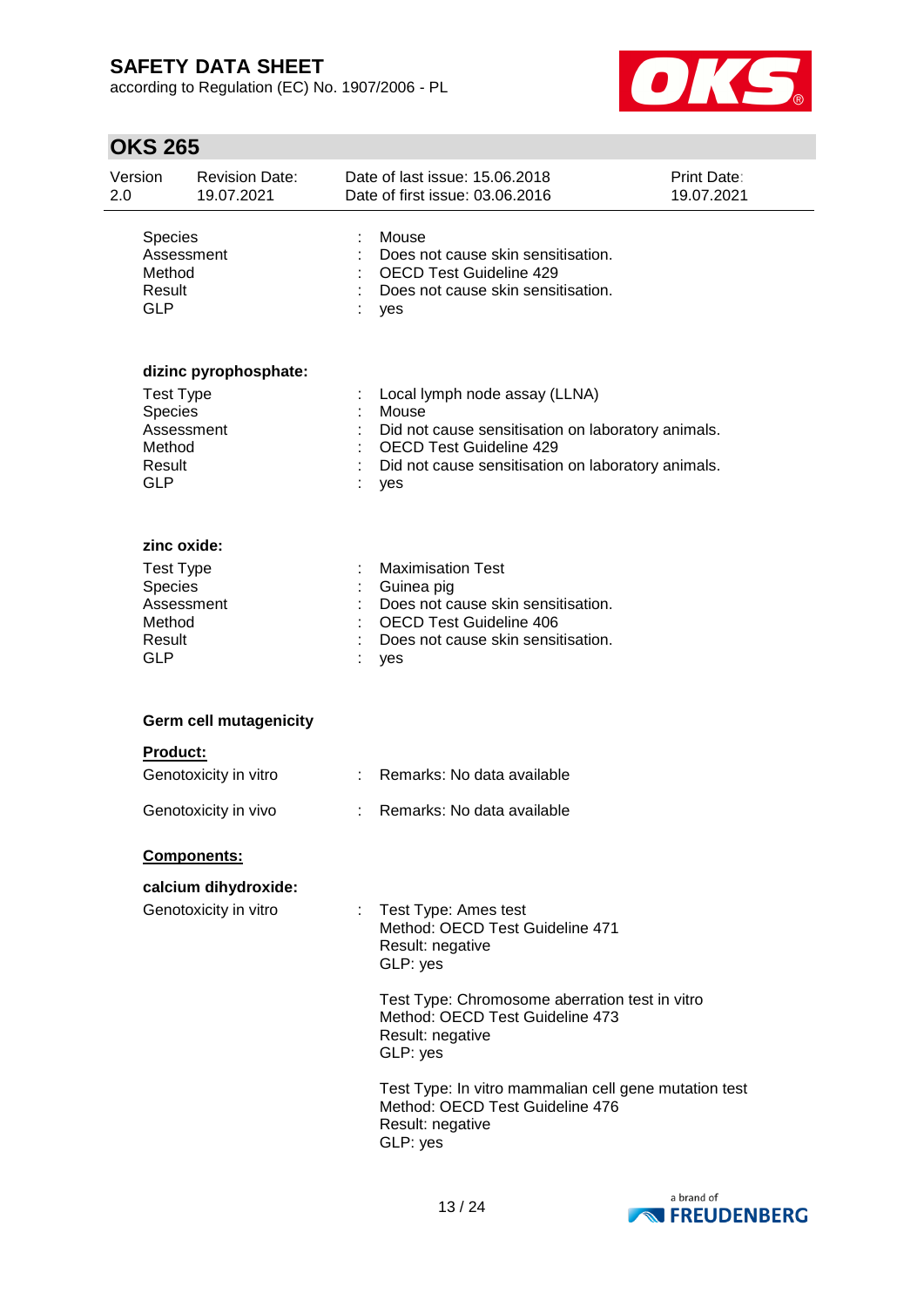according to Regulation (EC) No. 1907/2006 - PL



| 2.0 | Version             | <b>Revision Date:</b><br>19.07.2021 |                               | Date of last issue: 15.06.2018<br>Date of first issue: 03.06.2016                                 | Print Date:<br>19.07.2021 |
|-----|---------------------|-------------------------------------|-------------------------------|---------------------------------------------------------------------------------------------------|---------------------------|
|     | zinc oxide:         |                                     |                               |                                                                                                   |                           |
|     | sessment            | Germ cell mutagenicity-As-          | $\mathcal{L}^{\mathcal{L}}$   | Tests on bacterial or mammalian cell cultures did not show<br>mutagenic effects.                  |                           |
|     |                     | Carcinogenicity                     |                               |                                                                                                   |                           |
|     | Product:<br>Remarks |                                     | ÷                             | No data available                                                                                 |                           |
|     |                     | Components:                         |                               |                                                                                                   |                           |
|     |                     | calcium dihydroxide:                |                               |                                                                                                   |                           |
|     | ment                | Carcinogenicity - Assess-           | $\mathcal{I}^{\mathcal{I}}$ . | No evidence of carcinogenicity in animal studies.                                                 |                           |
|     | zinc oxide:         |                                     |                               |                                                                                                   |                           |
|     | ment                | Carcinogenicity - Assess-           |                               | : Not classifiable as a human carcinogen.                                                         |                           |
|     |                     | <b>Reproductive toxicity</b>        |                               |                                                                                                   |                           |
|     | <b>Product:</b>     |                                     |                               |                                                                                                   |                           |
|     |                     | Effects on fertility                |                               | : Remarks: No data available                                                                      |                           |
|     | ment                | Effects on foetal develop-          | $\mathcal{L}^{\mathcal{L}}$   | Remarks: No data available                                                                        |                           |
|     |                     | Components:                         |                               |                                                                                                   |                           |
|     |                     | calcium dihydroxide:                |                               |                                                                                                   |                           |
|     | sessment            | Reproductive toxicity - As-         |                               | No toxicity to reproduction<br>No effects on or via lactation                                     |                           |
|     | zinc oxide:         |                                     |                               |                                                                                                   |                           |
|     | sessment            | Reproductive toxicity - As-         | ÷.                            | No toxicity to reproduction<br>No toxicity to reproduction                                        |                           |
|     |                     | <b>STOT - single exposure</b>       |                               |                                                                                                   |                           |
|     |                     | Components:                         |                               |                                                                                                   |                           |
|     |                     | calcium dihydroxide:                |                               |                                                                                                   |                           |
|     | Assessment          |                                     |                               | May cause respiratory irritation.                                                                 |                           |
|     | zinc oxide:         |                                     |                               |                                                                                                   |                           |
|     | Assessment          |                                     | ÷                             | The substance or mixture is not classified as specific target<br>organ toxicant, single exposure. |                           |

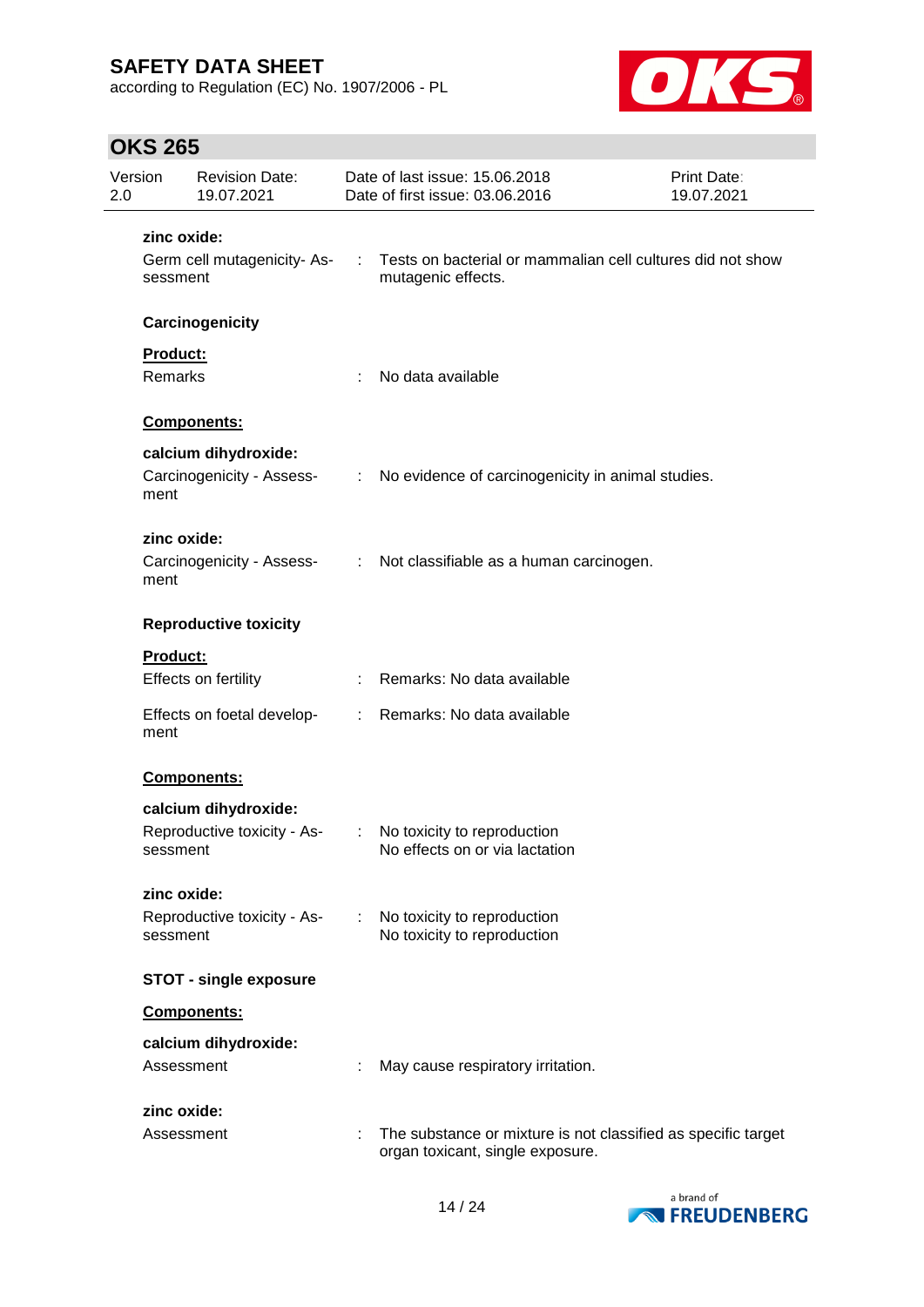according to Regulation (EC) No. 1907/2006 - PL



## **OKS 265**

| Version         | <b>Revision Date:</b><br>19.07.2021       | Date of last issue: 15,06,2018<br>Date of first issue: 03.06.2016                            | Print Date:<br>19.07.2021                                     |
|-----------------|-------------------------------------------|----------------------------------------------------------------------------------------------|---------------------------------------------------------------|
|                 | <b>STOT - repeated exposure</b>           |                                                                                              |                                                               |
|                 | Components:                               |                                                                                              |                                                               |
|                 | zinc oxide:                               |                                                                                              |                                                               |
|                 | Assessment                                | ÷<br>organ toxicant, repeated exposure.                                                      | The substance or mixture is not classified as specific target |
|                 | <b>Repeated dose toxicity</b>             |                                                                                              |                                                               |
| Product:        |                                           |                                                                                              |                                                               |
| <b>Remarks</b>  |                                           | This information is not available.<br>÷                                                      |                                                               |
|                 | <b>Aspiration toxicity</b>                |                                                                                              |                                                               |
| Product:        |                                           |                                                                                              |                                                               |
|                 | This information is not available.        |                                                                                              |                                                               |
|                 | Components:                               |                                                                                              |                                                               |
|                 | dizinc pyrophosphate:                     |                                                                                              |                                                               |
|                 | No aspiration toxicity classification     |                                                                                              |                                                               |
|                 | zinc oxide:                               |                                                                                              |                                                               |
|                 | No aspiration toxicity classification     |                                                                                              |                                                               |
|                 | <b>Further information</b>                |                                                                                              |                                                               |
| <b>Product:</b> |                                           |                                                                                              |                                                               |
| <b>Remarks</b>  |                                           | Ingestion causes irritation of upper respiratory system and<br>gastrointestinal disturbance. |                                                               |
|                 | <b>SECTION 12: Ecological information</b> |                                                                                              |                                                               |

## **12.1 Toxicity**

| <b>Product:</b>                                                                     |                                                                                                         |
|-------------------------------------------------------------------------------------|---------------------------------------------------------------------------------------------------------|
| Toxicity to fish                                                                    | Remarks: Toxic to aquatic organisms, may cause long-term<br>adverse effects in the aquatic environment. |
| Toxicity to daphnia and other : Remarks: No data available<br>aquatic invertebrates |                                                                                                         |
| Toxicity to algae/aquatic<br>plants                                                 | : Remarks: No data available                                                                            |
| Toxicity to microorganisms<br>- 11                                                  |                                                                                                         |

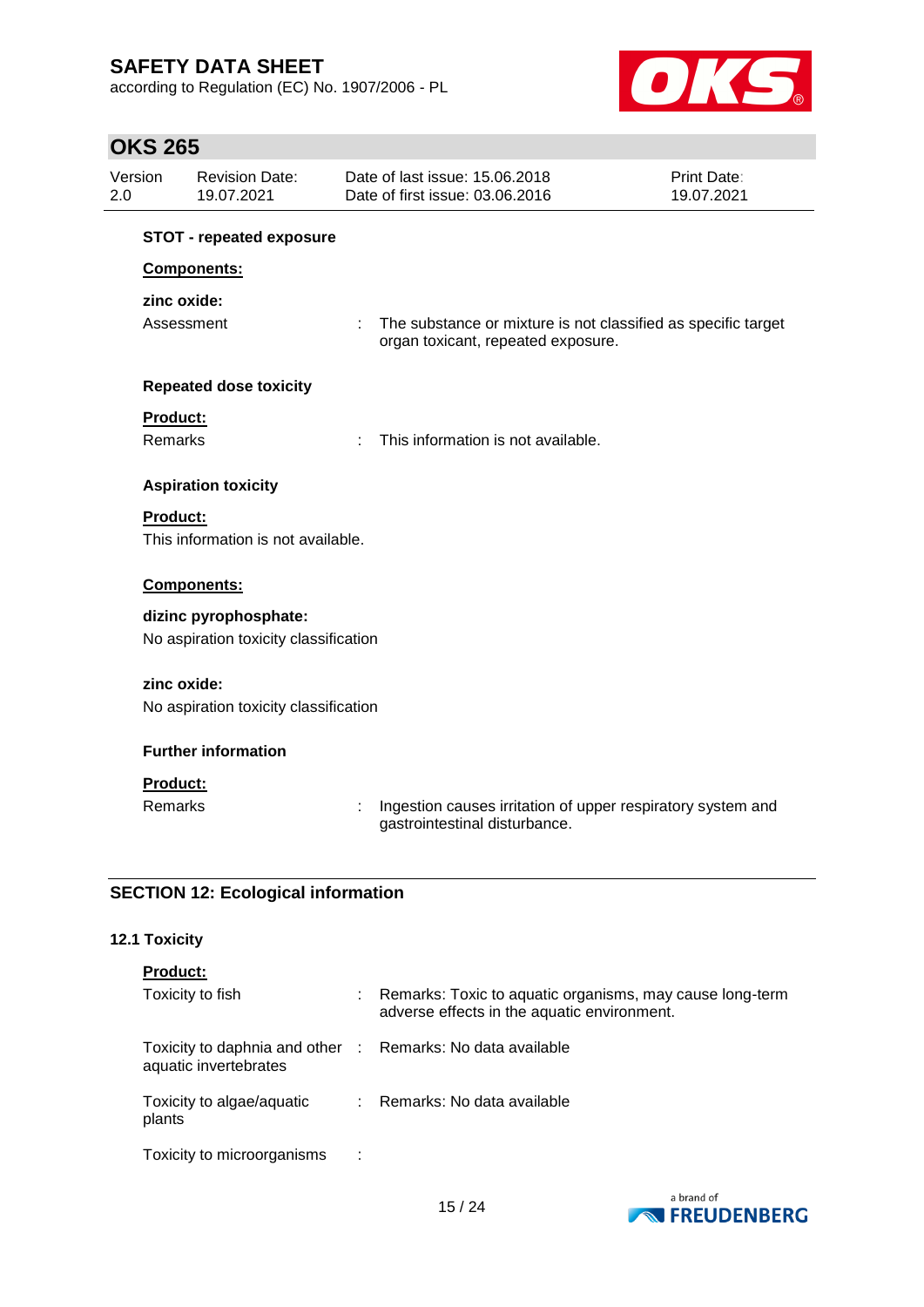according to Regulation (EC) No. 1907/2006 - PL



|                | <b>OKS 265</b> |                                                                  |                                                                     |                                                                                  |                                                              |
|----------------|----------------|------------------------------------------------------------------|---------------------------------------------------------------------|----------------------------------------------------------------------------------|--------------------------------------------------------------|
| Version<br>2.0 |                | <b>Revision Date:</b><br>19.07.2021                              | Date of last issue: 15.06.2018<br>Date of first issue: 03.06.2016   |                                                                                  | <b>Print Date:</b><br>19.07.2021                             |
|                |                |                                                                  |                                                                     | Remarks: No data available                                                       |                                                              |
|                |                | Components:                                                      |                                                                     |                                                                                  |                                                              |
|                |                | calcium dihydroxide:                                             |                                                                     |                                                                                  |                                                              |
|                |                | Toxicity to fish                                                 | Exposure time: 96 h<br>Test Type: static test<br>GLP: yes           | Method: OECD Test Guideline 203                                                  | LC50 (Oncorhynchus mykiss (rainbow trout)): 50,6 mg/l        |
|                |                | Toxicity to daphnia and other :<br>aquatic invertebrates         | Exposure time: 48 h<br>Test Type: static test<br>GLP: yes           | EC50 (Daphnia magna (Water flea)): 49,1 mg/l<br>Method: OECD Test Guideline 202  |                                                              |
|                | plants         | Toxicity to algae/aquatic                                        | mg/l<br>Exposure time: 72 h<br>Test Type: static test<br>GLP: yes   | Method: OECD Test Guideline 201                                                  | EC50 (Pseudokirchneriella subcapitata (green algae)): 184,57 |
|                | ic toxicity)   | Toxicity to daphnia and other :<br>aquatic invertebrates (Chron- | NOEC: 32 mg/l<br>Exposure time: 14 d<br>Test Type: semi-static test | Species: Crangon crangon (shrimp)                                                |                                                              |
|                |                | dizinc pyrophosphate:                                            |                                                                     |                                                                                  |                                                              |
|                |                | Toxicity to fish                                                 | Exposure time: 96 h<br>Test Type: static test<br>GLP: yes           | LC50 (Danio rerio (zebra fish)): > 1,948 mg/l<br>Method: OECD Test Guideline 203 |                                                              |
|                |                | Toxicity to daphnia and other :<br>aquatic invertebrates         | Exposure time: 48 h<br>Test Type: static test                       | EC50 (Daphnia magna (Water flea)): < 5,6 mg/l<br>Method: OECD Test Guideline 202 |                                                              |
|                | plants         | Toxicity to algae/aquatic                                        | mg/l<br>Exposure time: 72 h<br>Test Type: static test<br>GLP: yes   | Method: OECD Test Guideline 201                                                  | EC50 (Pseudokirchneriella subcapitata (green algae)): 0,233  |
|                | icity)         | M-Factor (Acute aquatic tox- :                                   | 1                                                                   |                                                                                  |                                                              |
|                |                | M-Factor (Chronic aquatic                                        | 1                                                                   |                                                                                  |                                                              |



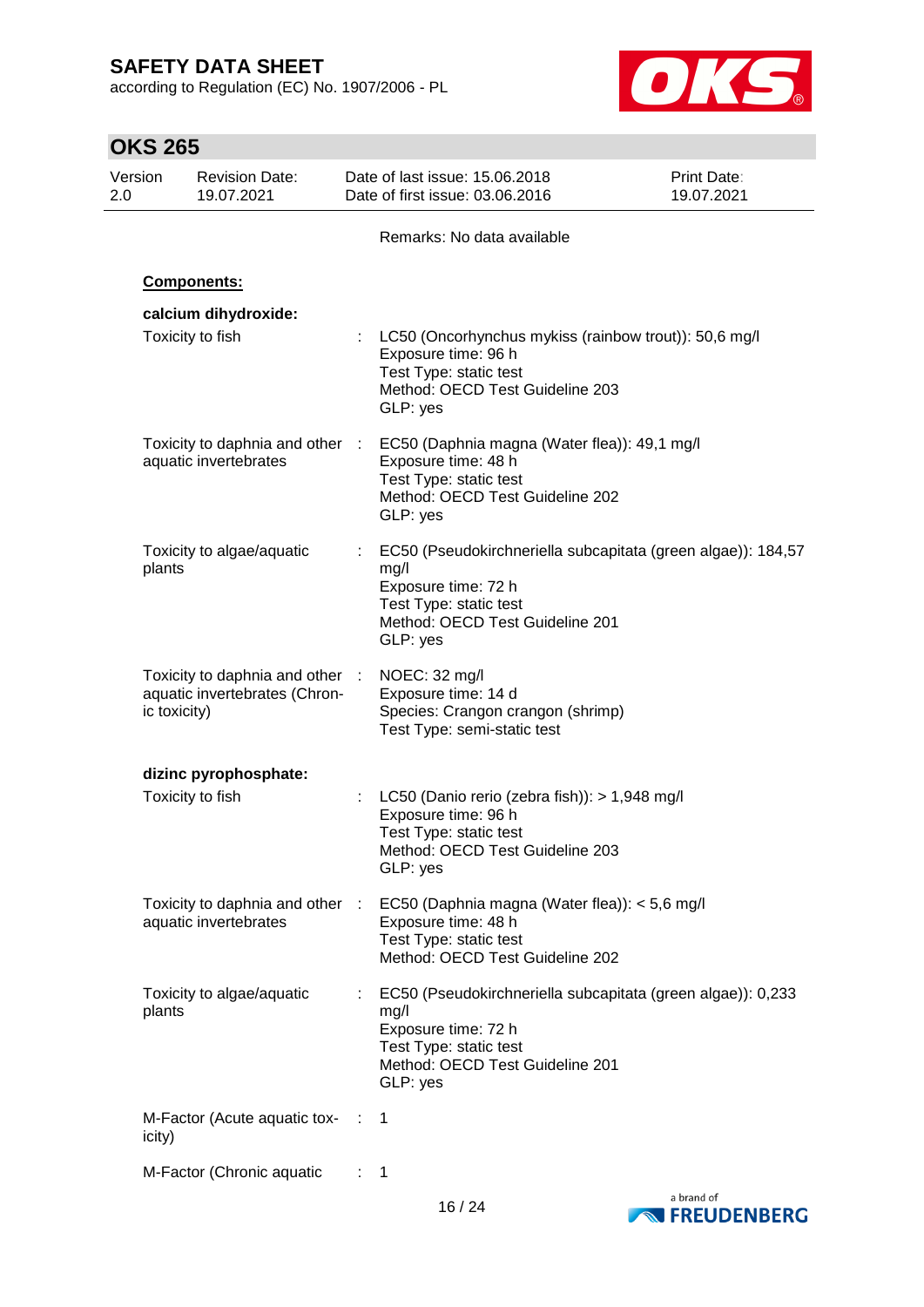according to Regulation (EC) No. 1907/2006 - PL



| 2.0 | Version         | <b>Revision Date:</b><br>19.07.2021                              |   | Date of last issue: 15.06.2018<br>Date of first issue: 03.06.2016                                                                                                   | Print Date:<br>19.07.2021 |
|-----|-----------------|------------------------------------------------------------------|---|---------------------------------------------------------------------------------------------------------------------------------------------------------------------|---------------------------|
|     | toxicity)       |                                                                  |   |                                                                                                                                                                     |                           |
|     | zinc oxide:     | Toxicity to fish                                                 |   | LC50 (Danio rerio (zebra fish)): 1,55 mg/l<br>Exposure time: 96 h<br>Test Type: static test                                                                         |                           |
|     |                 | Toxicity to daphnia and other :<br>aquatic invertebrates         |   | EC50 (Daphnia magna (Water flea)): 1 mg/l<br>Exposure time: 48 h<br>Test Type: static test<br>Method: OECD Test Guideline 202                                       |                           |
|     | plants          | Toxicity to algae/aquatic                                        |   | EC50 (Pseudokirchneriella subcapitata (green algae)): 0,136<br>mg/l<br>Exposure time: 72 h<br>Test Type: static test<br>Method: OECD Test Guideline 201<br>GLP: yes |                           |
|     | icity)          | M-Factor (Acute aquatic tox-                                     |   | $\mathbf 1$                                                                                                                                                         |                           |
|     |                 | Toxicity to microorganisms                                       | ÷ | EC50 (activated sludge): $> 1.000$ mg/l<br>Exposure time: 3 h<br>Method: OECD Test Guideline 209<br>GLP: yes                                                        |                           |
|     | ic toxicity)    | Toxicity to daphnia and other :<br>aquatic invertebrates (Chron- |   | $0,04$ mg/l<br>Exposure time: 21 d<br>Species: Daphnia magna (Water flea)<br>Test Type: semi-static test<br>Method: OECD Test Guideline 211                         |                           |
|     | toxicity)       | M-Factor (Chronic aquatic                                        | ÷ | 1                                                                                                                                                                   |                           |
|     |                 | 12.2 Persistence and degradability                               |   |                                                                                                                                                                     |                           |
|     | <b>Product:</b> | Biodegradability                                                 |   | Remarks: No data available                                                                                                                                          |                           |
|     | ity             | Physico-chemical removabil- :                                    |   | Remarks: No data available                                                                                                                                          |                           |
|     |                 | Components:                                                      |   |                                                                                                                                                                     |                           |
|     |                 | calcium dihydroxide:<br>Biodegradability                         |   | Remarks: The methods for determining the biological degra-<br>dability are not applicable to inorganic substances.                                                  |                           |

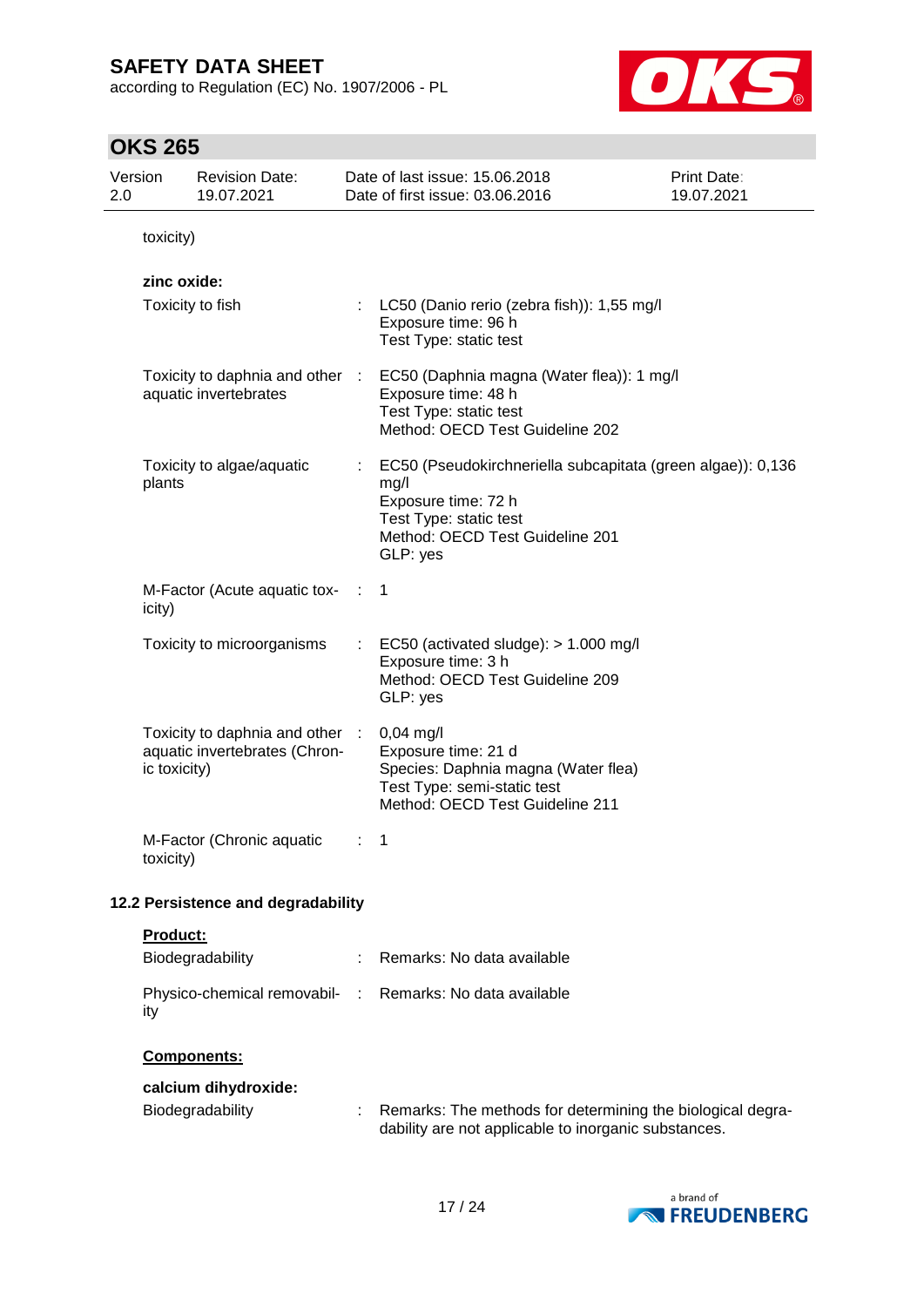according to Regulation (EC) No. 1907/2006 - PL



| Version<br>2.0 |                            | <b>Revision Date:</b><br>19.07.2021                |    | Date of last issue: 15,06,2018<br>Date of first issue: 03.06.2016                                                                                                                                                                                                         | Print Date:<br>19.07.2021 |  |  |
|----------------|----------------------------|----------------------------------------------------|----|---------------------------------------------------------------------------------------------------------------------------------------------------------------------------------------------------------------------------------------------------------------------------|---------------------------|--|--|
|                | zinc oxide:                |                                                    |    |                                                                                                                                                                                                                                                                           |                           |  |  |
|                |                            | Biodegradability                                   |    | Remarks: The methods for determining biodegradability are<br>not applicable to inorganic substances.                                                                                                                                                                      |                           |  |  |
|                |                            | 12.3 Bioaccumulative potential                     |    |                                                                                                                                                                                                                                                                           |                           |  |  |
|                | <b>Product:</b>            | Bioaccumulation                                    |    | Remarks: This mixture contains no substance considered to<br>be persistent, bioaccumulating and toxic (PBT).<br>This mixture contains no substance considered to be very<br>persistent and very bioaccumulating (vPvB).                                                   |                           |  |  |
|                |                            | 12.4 Mobility in soil                              |    |                                                                                                                                                                                                                                                                           |                           |  |  |
|                | <b>Product:</b>            |                                                    |    |                                                                                                                                                                                                                                                                           |                           |  |  |
|                | Mobility                   |                                                    |    | Remarks: No data available                                                                                                                                                                                                                                                |                           |  |  |
|                |                            | Distribution among environ-<br>mental compartments | ÷. | Remarks: No data available                                                                                                                                                                                                                                                |                           |  |  |
|                |                            | 12.5 Results of PBT and vPvB assessment            |    |                                                                                                                                                                                                                                                                           |                           |  |  |
|                | Product:                   |                                                    |    |                                                                                                                                                                                                                                                                           |                           |  |  |
|                | Assessment                 |                                                    |    | This substance/mixture contains no components considered<br>to be either persistent, bioaccumulative and toxic (PBT), or<br>very persistent and very bioaccumulative (vPvB) at levels of<br>0.1% or higher                                                                |                           |  |  |
|                |                            | <b>Components:</b>                                 |    |                                                                                                                                                                                                                                                                           |                           |  |  |
|                |                            | dizinc pyrophosphate:                              |    |                                                                                                                                                                                                                                                                           |                           |  |  |
|                | Assessment                 |                                                    |    | This substance is not considered to be persistent, bioaccumu-<br>lating and toxic (PBT) This substance is not considered to be<br>very persistent and very bioaccumulating (vPvB)                                                                                         |                           |  |  |
|                | zinc oxide:                |                                                    |    |                                                                                                                                                                                                                                                                           |                           |  |  |
|                | Assessment                 |                                                    |    | Remarks: Not applicable                                                                                                                                                                                                                                                   |                           |  |  |
|                | 12.6 Other adverse effects |                                                    |    |                                                                                                                                                                                                                                                                           |                           |  |  |
|                | Product:                   |                                                    |    |                                                                                                                                                                                                                                                                           |                           |  |  |
|                | tial                       | Endocrine disrupting poten-                        | ÷  | The substance/mixture does not contain components consid-<br>ered to have endocrine disrupting properties according to<br>REACH Article 57(f) or Commission Delegated regulation<br>(EU) 2017/2100 or Commission Regulation (EU) 2018/605 at<br>levels of 0.1% or higher. |                           |  |  |
|                | mation                     | Additional ecological infor-                       |    | Toxic to aquatic life with long lasting effects.                                                                                                                                                                                                                          |                           |  |  |

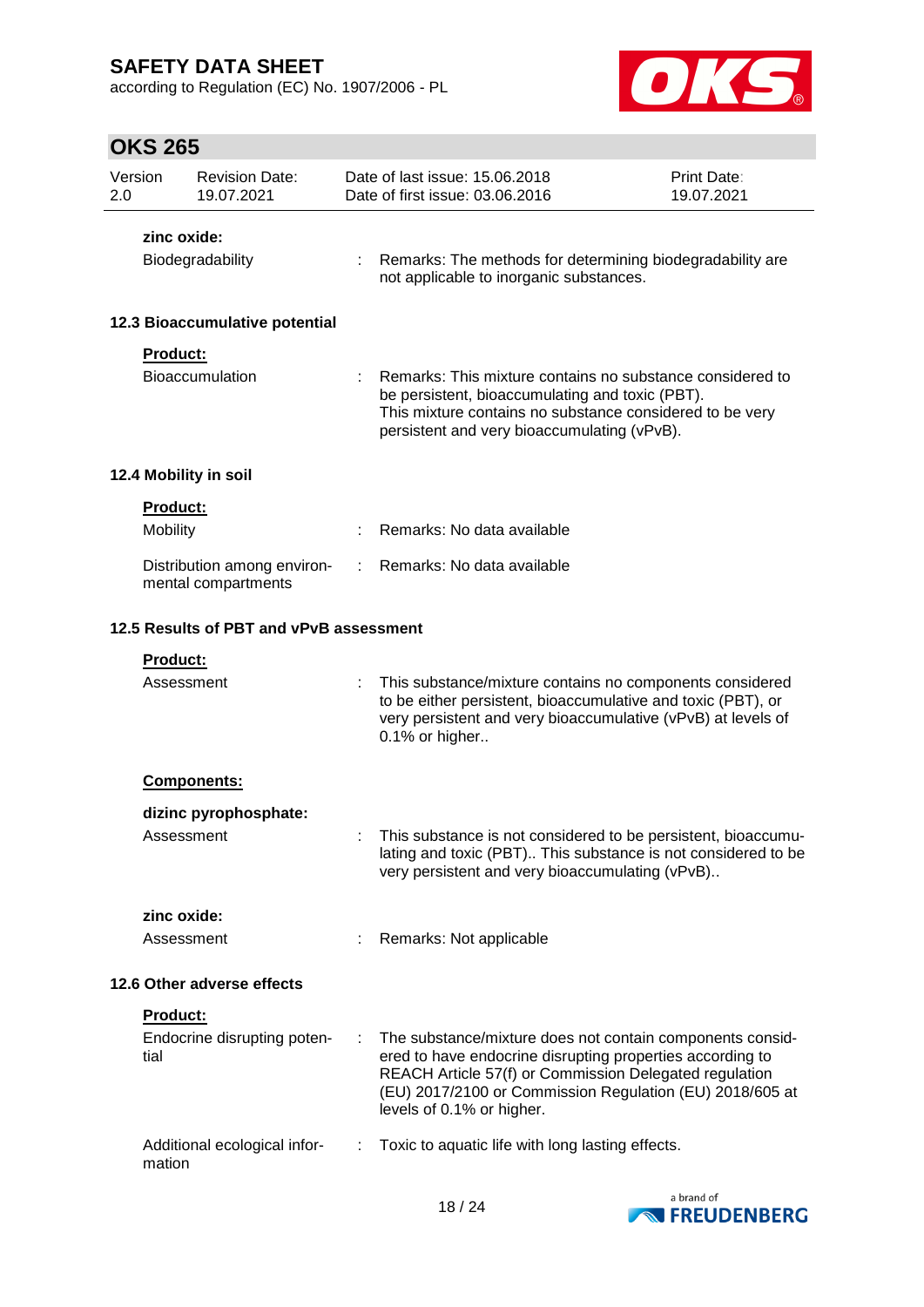according to Regulation (EC) No. 1907/2006 - PL



# **OKS 265**

| Version | <b>Revision Date:</b> | Date of last issue: 15,06,2018  | <b>Print Date:</b> |
|---------|-----------------------|---------------------------------|--------------------|
| 2.0     | 19.07.2021            | Date of first issue: 03.06.2016 | 19.07.2021         |

## **SECTION 13: Disposal considerations**

| 13.1 Waste treatment methods              |                                                                                                                                                                                                                                                 |
|-------------------------------------------|-------------------------------------------------------------------------------------------------------------------------------------------------------------------------------------------------------------------------------------------------|
| Product                                   | The product should not be allowed to enter drains, water<br>$\mathbb{Z}^{\mathbb{Z}}$<br>courses or the soil.<br>Do not dispose of with domestic refuse.<br>Dispose of as hazardous waste in compliance with local and<br>national regulations. |
|                                           | Waste codes should be assigned by the user based on the<br>application for which the product was used.                                                                                                                                          |
| Contaminated packaging                    | : Packaging that is not properly emptied must be disposed of as<br>the unused product.<br>Dispose of waste product or used containers according to<br>local regulations.                                                                        |
|                                           | The following Waste Codes are only suggestions:                                                                                                                                                                                                 |
| Waste Code<br>$\mathcal{L}^{\mathcal{L}}$ | used product, unused product<br>12 01 12*, spent waxes and fats                                                                                                                                                                                 |
|                                           | uncleaned packagings<br>15 01 10, packaging containing residues of or contaminated<br>by hazardous substances                                                                                                                                   |

## **SECTION 14: Transport information**

#### **14.1 UN number**

| <b>ADN</b>                   | : UN 3077                                                                         |
|------------------------------|-----------------------------------------------------------------------------------|
| <b>ADR</b>                   | $:$ UN 3077                                                                       |
| <b>RID</b>                   | $:$ UN 3077                                                                       |
| <b>IMDG</b>                  | : UN 3077                                                                         |
| <b>IATA</b>                  | <b>UN 3077</b>                                                                    |
| 14.2 UN proper shipping name |                                                                                   |
| <b>ADN</b>                   | : ENVIRONMENTALLY HAZARDOUS SUBSTANCE, SOLID,<br>N.O.S.<br>(dizinc pyrophosphate) |
| <b>ADR</b>                   | : ENVIRONMENTALLY HAZARDOUS SUBSTANCE, SOLID,<br>N.O.S.<br>(dizinc pyrophosphate) |

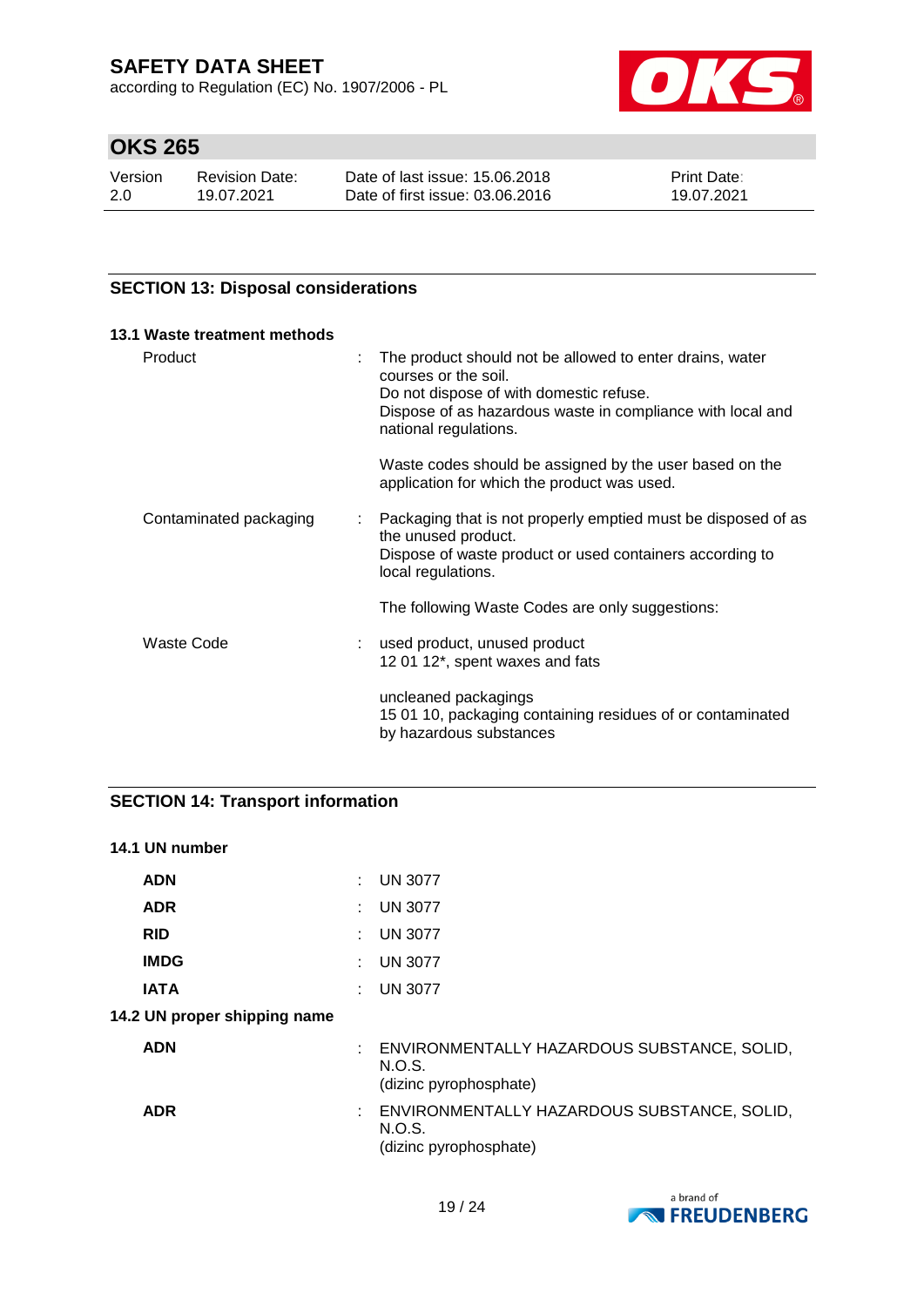according to Regulation (EC) No. 1907/2006 - PL



| 2.0 | Version                           | <b>Revision Date:</b><br>19.07.2021                                                |    | Date of last issue: 15.06.2018<br>Date of first issue: 03.06.2016               | Print Date:<br>19.07.2021 |
|-----|-----------------------------------|------------------------------------------------------------------------------------|----|---------------------------------------------------------------------------------|---------------------------|
|     | <b>RID</b>                        |                                                                                    |    | ENVIRONMENTALLY HAZARDOUS SUBSTANCE, SOLID,<br>N.O.S.<br>(dizinc pyrophosphate) |                           |
|     | <b>IMDG</b>                       |                                                                                    | ÷  | ENVIRONMENTALLY HAZARDOUS SUBSTANCE, SOLID,<br>N.O.S.<br>(dizinc pyrophosphate) |                           |
|     | <b>IATA</b>                       |                                                                                    |    | Environmentally hazardous substance, solid, n.o.s.<br>(dizinc pyrophosphate)    |                           |
|     |                                   | 14.3 Transport hazard class(es)                                                    |    |                                                                                 |                           |
|     | <b>ADN</b>                        |                                                                                    | ÷. | 9                                                                               |                           |
|     | <b>ADR</b>                        |                                                                                    | t  | 9                                                                               |                           |
|     | <b>RID</b>                        |                                                                                    |    | 9                                                                               |                           |
|     | <b>IMDG</b>                       |                                                                                    |    | 9                                                                               |                           |
|     | <b>IATA</b>                       |                                                                                    |    | 9                                                                               |                           |
|     |                                   | 14.4 Packing group                                                                 |    |                                                                                 |                           |
|     | <b>ADN</b><br>Labels              | Packing group<br><b>Classification Code</b><br>Hazard Identification Number :      |    | Ш<br>M7<br>90<br>9                                                              |                           |
|     | <b>ADR</b><br>Labels              | Packing group<br><b>Classification Code</b><br><b>Hazard Identification Number</b> |    | III<br>M7<br>90<br>9                                                            |                           |
|     | <b>RID</b><br>Labels              | Packing group<br><b>Classification Code</b><br>Hazard Identification Number :      |    | Ш<br>M7<br>90<br>9                                                              |                           |
|     | <b>IMDG</b><br>Labels<br>EmS Code | Packing group                                                                      |    | Ш<br>9<br>F-A, S-F                                                              |                           |
|     | aircraft)                         | <b>IATA (Cargo)</b><br>Packing instruction (cargo                                  |    | 956                                                                             |                           |
|     | Labels                            | Packing instruction (LQ)<br>Packing group                                          |    | Y956<br>Ш<br>Miscellaneous                                                      |                           |
|     | ger aircraft)                     | <b>IATA (Passenger)</b><br>Packing instruction (passen-                            | ÷  | 956                                                                             |                           |
|     |                                   | Packing instruction (LQ)                                                           |    | Y956                                                                            |                           |

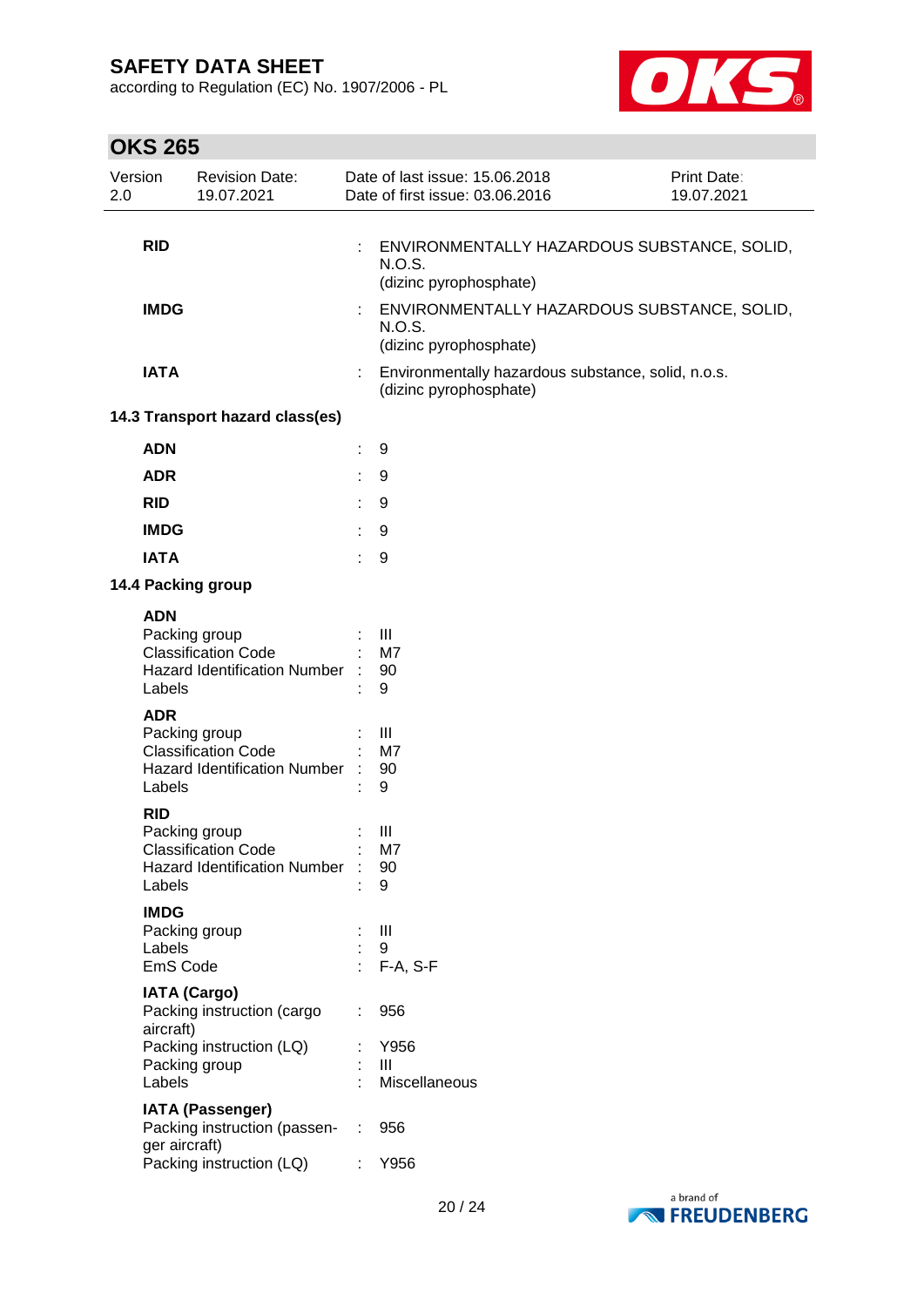according to Regulation (EC) No. 1907/2006 - PL



## **OKS 265**

| Version<br>2.0 |                     | <b>Revision Date:</b><br>19.07.2021                         |    | Date of last issue: 15.06.2018<br>Date of first issue: 03.06.2016 | <b>Print Date:</b><br>19.07.2021 |
|----------------|---------------------|-------------------------------------------------------------|----|-------------------------------------------------------------------|----------------------------------|
|                | Labels              | Packing group                                               |    | Ш<br>Miscellaneous                                                |                                  |
|                |                     | <b>14.5 Environmental hazards</b>                           |    |                                                                   |                                  |
|                | <b>ADN</b>          | Environmentally hazardous                                   | ÷. | yes                                                               |                                  |
|                | <b>ADR</b>          | Environmentally hazardous                                   | t. | yes                                                               |                                  |
|                | <b>RID</b>          | Environmentally hazardous                                   | ÷. | yes                                                               |                                  |
|                | <b>IMDG</b>         | Marine pollutant                                            |    | yes                                                               |                                  |
|                |                     | <b>IATA (Passenger)</b><br><b>Environmentally hazardous</b> | t. | yes                                                               |                                  |
|                | <b>IATA (Cargo)</b> | <b>Environmentally hazardous</b>                            |    | yes                                                               |                                  |

## **14.6 Special precautions for user**

The transport classification(s) provided herein are for informational purposes only, and solely based upon the properties of the unpackaged material as it is described within this Safety Data Sheet. Transportation classifications may vary by mode of transportation, package sizes, and variations in regional or country regulations.

#### **14.7 Transport in bulk according to Annex II of Marpol and the IBC Code**

s and  $\mathbb{R}^2$  : Not applicable for product as supplied.

## **SECTION 15: Regulatory information**

#### **15.1 Safety, health and environmental regulations/legislation specific for the substance or mixture**

| REACH - Candidate List of Substances of Very High<br>Concern for Authorisation (Article 59).                                           |    | : This product does not contain sub-<br>stances of very high concern (Regu-<br>lation (EC) No 1907/2006 (REACH),<br>Article 57). |
|----------------------------------------------------------------------------------------------------------------------------------------|----|----------------------------------------------------------------------------------------------------------------------------------|
| REACH - List of substances subject to authorisation<br>(Annex XIV)                                                                     |    | Not applicable                                                                                                                   |
| Regulation (EC) No 1005/2009 on substances that de-<br>plete the ozone layer                                                           |    | Not applicable                                                                                                                   |
| Regulation (EU) 2019/1021 on persistent organic pollu-<br>tants (recast)                                                               | ÷  | Not applicable                                                                                                                   |
| Regulation (EC) No 649/2012 of the European Parlia-<br>ment and the Council concerning the export and import<br>of dangerous chemicals | ÷. | Not applicable                                                                                                                   |
| REACH - Restrictions on the manufacture, placing on<br>the market and use of certain dangerous substances,                             |    | Not applicable                                                                                                                   |
|                                                                                                                                        |    | a brand of                                                                                                                       |

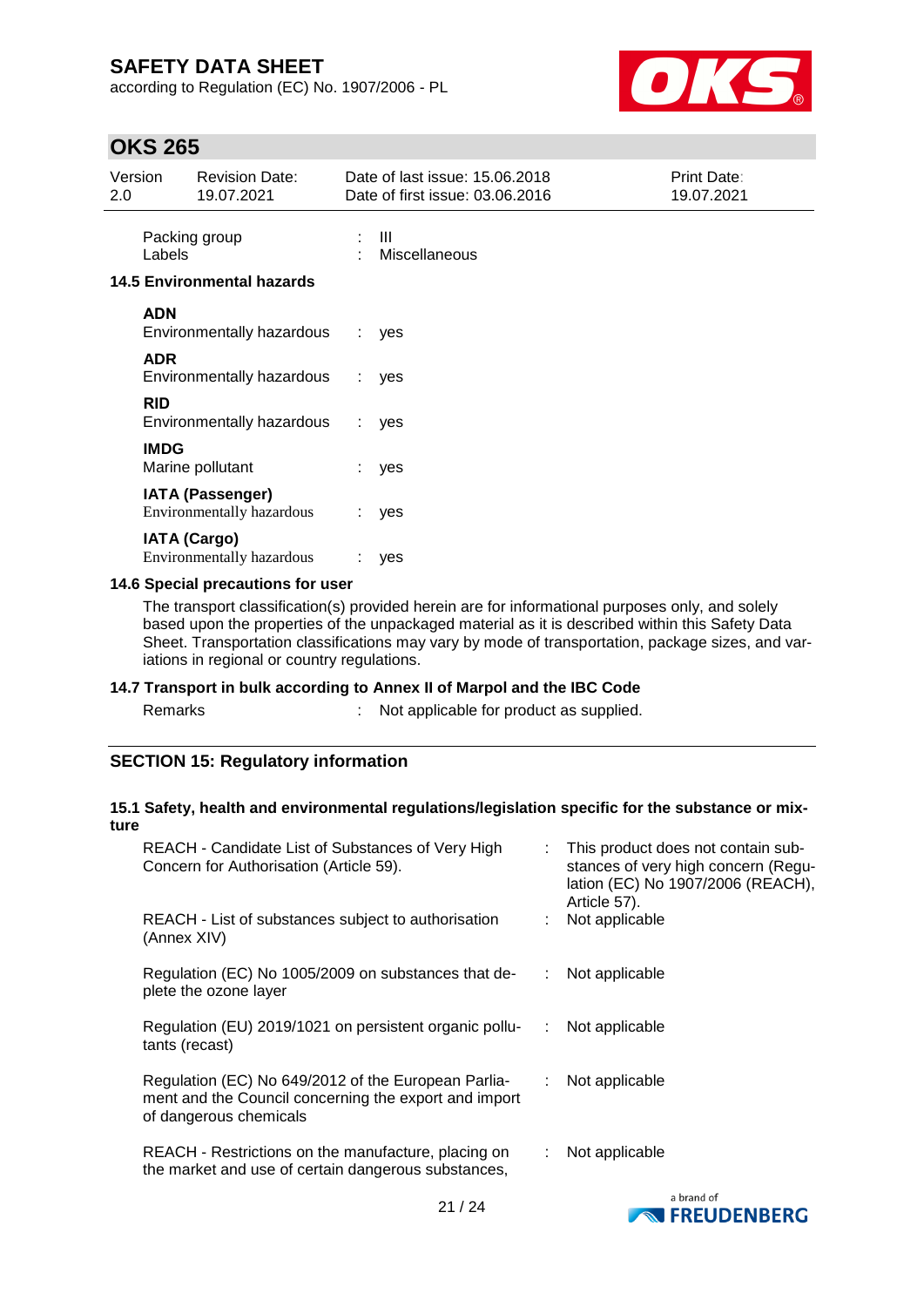according to Regulation (EC) No. 1907/2006 - PL



## **OKS 265**

| Version | <b>Revision Date:</b> | Date of last issue: 15,06,2018  | <b>Print Date:</b> |
|---------|-----------------------|---------------------------------|--------------------|
| 2.0     | 19.07.2021            | Date of first issue: 03.06.2016 | 19.07.2021         |

preparations and articles (Annex XVII)

Seveso III: Directive 2012/18/EU of the European Parliament and of the Council on the control of major-accident hazards involving dangerous substances. E2 ENVIRONMENTAL HAZARDS

Volatile organic compounds : Directive 2010/75/EU of 24 November 2010 on industrial emissions (integrated pollution prevention and control) Not applicable

#### **Other regulations:**

Act of 25 February 2011 on chemical substances and their mixtures (i.e. Journal of Laws of 2019, No. 0, item 1225)

Regulation (EC) No 1272/2008 of the European Parliament and of the Council of 16 December 2008 on classification, labelling and packaging of substances and mixtures, amending and repealing Directives 67/548/EEC and 1999/45/EC, and amending Regulation (EC) No 1907/2006 (Official Journal of the European Union L 353 from 31.12.2008) with further adaptation to technical progress (ATP).

Regulation (EC) No 1907/2006 of the European Parliament and of the Council of 18 December 2006 concerning the Registration, Evaluation, Authorisation and Restriction of Chemicals (REACH), establishing a European Chemicals Agency, amending Directive 1999/45/EC and repealing Council Regulation (EEC) No 793/93 and Commission Regulation (EC) No 1488/94 as well as Council Directive 76/769/EEC and Commission Directives 91/155/EEC, 93/67/EEC, 93/105/EC and 2000/21/EC (Official Journal of the European Union L 396 from 30.12.2006, as amended).

Commission Regulation (EU) 2015/830 of 28 May 2015 amending Regulation (EC) No 1907/2006 of the European Parliament and of the Council on the Registration, Evaluation, Authorisation and Restriction of Chemicals (REACH)

Ordinance of the Minister of Health of 10 August 2012 concerning the criteria and procedure of classification of chemical substances and their mixtures (consolidated text Dz. U. of 2015., pos. 208).

Ordinance of the Minister of Economy, Labour and Social Policy of 21st December 2005 concerning the basic requirements for personal protective equipment (Dz. U. Nr. 259, item 2173). Ordinance of the Minister of Labour and Social Policy of 12 June 2018 concerning the highest allowable concentrations and levels of the agents harmful for health in the workplace (Dz.U 2018 pos 1286, with later amendments).

Ordinance of the Minister of Health of 2nd February 2011 concerning tests and measurement of agents harmful for health in the workplace (Dz. U. Nr. 33, item 166 wraz z późn. zm.). Ordinance of the Minister of Health of 30th December 2004 on the health and safety of workers related to chemical agents at work (Dz. U. from 2005, Nr. 11, item 86, as amended). Act of 14 December 2012. on Waste (Journal of Laws of 2013. pos. 21, as amended).

Act of 13 June 2013. On packaging and packaging waste Journal. U. of 2013. Item. 888, as amended).

Ordinance of the Minister of Climate of 2nd January 2020 on Waste Catalog (Dz. U. 2020 item 10).

Ordinance of the Minister of Environment on the requirements for carrying out the process of thermal treatment of waste and how to deal with waste produced in the process. (Dz. U. of 2016., Pos. 108)

Act of 19 August 2011 on transport of dangerous goods (Dz. U. Nr. 227, item 1367, as amend-

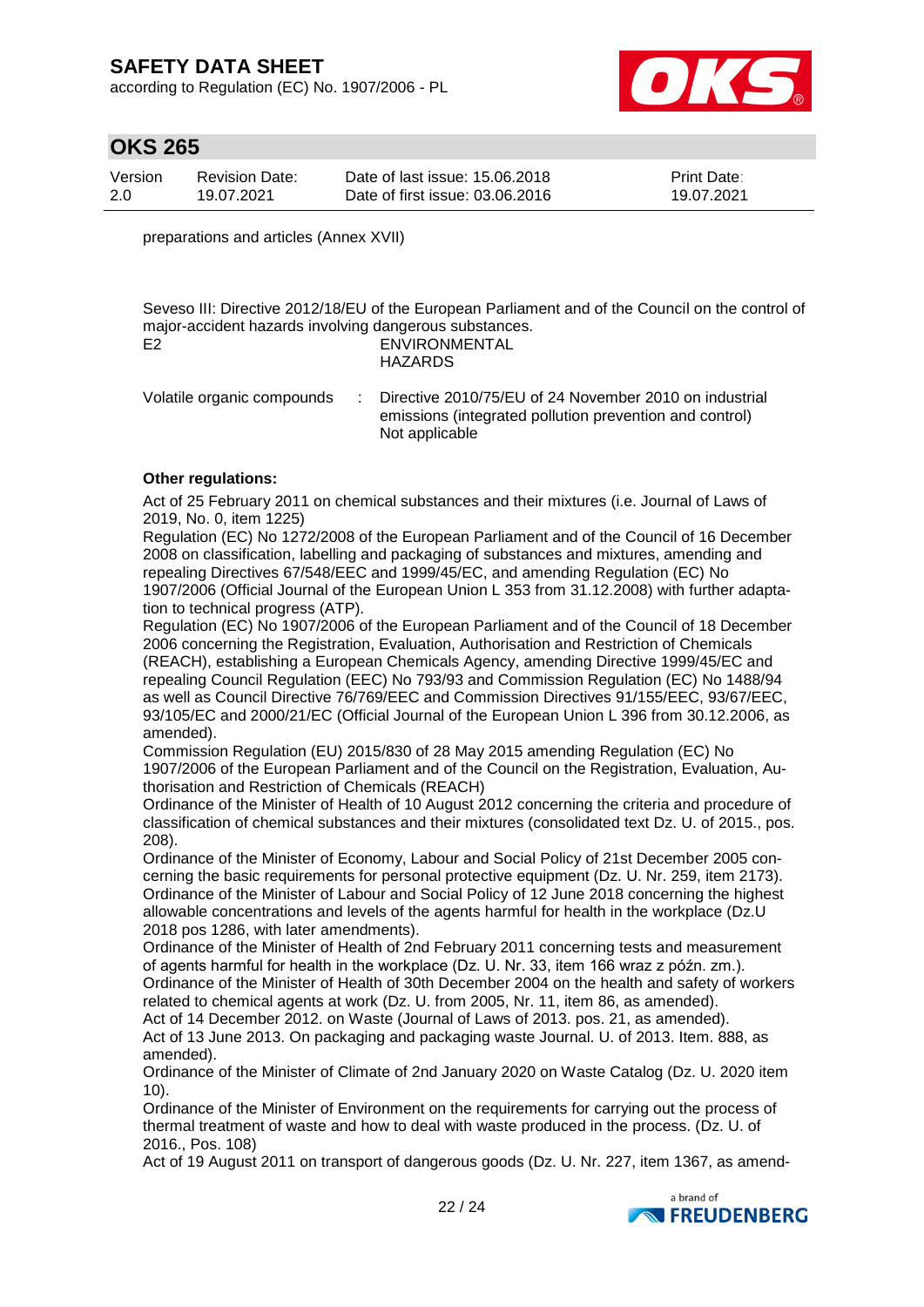according to Regulation (EC) No. 1907/2006 - PL



## **OKS 265**

| Version | Revision Date: | Date of last issue: 15,06,2018  | <b>Print Date:</b> |
|---------|----------------|---------------------------------|--------------------|
| -2.0    | 19.07.2021     | Date of first issue: 03.06.2016 | 19.07.2021         |

ed).

Government Statement of 18 February 2019 on enforcing of changes Annexes A and B of European Agreement concerning international transport of dangerous goods by road (ADR) (Dz. U. 2019, item 769).

Ordinance of the Minister of Health of 20th April 2012 concerning labeling of containers of dangerous substances and dangerous mixtures and some mixtures ((consolidated text) Dz. U. z 2015 nr. 0 poz. 450).

Ordinance of the Minister of Health of 11th June 2012 concerning categories of dangerous substances and dangerous mixtures for which containers must be fitted with child-resistant fastenings and a tactile warning of danger (Dz. U. from 2012, item 688 as amended).

### **15.2 Chemical safety assessment**

This information is not available.

## **SECTION 16: Other information**

#### **Full text of H-Statements**

| H315 | : Causes skin irritation.                               |
|------|---------------------------------------------------------|
| H318 | : Causes serious eye damage.                            |
| H335 | May cause respiratory irritation.                       |
| H400 | $\therefore$ Very toxic to aquatic life.                |
| H410 | : Very toxic to aquatic life with long lasting effects. |

#### **Full text of other abbreviations**

| 2017/164/EU        | Europe. Commission Directive 2017/164/EU establishing a<br>fourth list of indicative occupational exposure limit values |
|--------------------|-------------------------------------------------------------------------------------------------------------------------|
| PL OEL             | Poland. Occupational exposure limits for airborne toxic sub-<br>stances                                                 |
| 2017/164/EU / STEL | : Short term exposure limit                                                                                             |
| 2017/164/EU / TWA  | : Limit Value - eight hours                                                                                             |
| PL OEL / NDS       | : Maximal Admissible Concentration                                                                                      |
| PL OEL / NDSch     | : Maximal Admissible Temporary Concentration                                                                            |

ADN - European Agreement concerning the International Carriage of Dangerous Goods by Inland Waterways; ADR - European Agreement concerning the International Carriage of Dangerous Goods by Road; AIIC - Australian Inventory of Industrial Chemicals; ASTM - American Society for the Testing of Materials; bw - Body weight; CLP - Classification Labelling Packaging Regulation; Regulation (EC) No 1272/2008; CMR - Carcinogen, Mutagen or Reproductive Toxicant; DIN - Standard of the German Institute for Standardisation; DSL - Domestic Substances List (Canada); ECHA - European Chemicals Agency; EC-Number - European Community number; ECx - Concentration associated with x% response; ELx - Loading rate associated with x% response; EmS - Emergency Schedule; ENCS - Existing and New Chemical Substances (Japan); ErCx - Concentration associated with x% growth rate response; GHS - Globally Harmonized System; GLP - Good Laboratory Practice; IARC - International Agency for Research on Cancer; IATA - International Air Transport Association; IBC - International Code for the Construction and Equipment of Ships carrying Dangerous Chemicals in Bulk; IC50 - Half maximal inhibitory concentration; ICAO - International Civil Aviation Organization; IECSC - Inventory of Existing Chemical Substances in